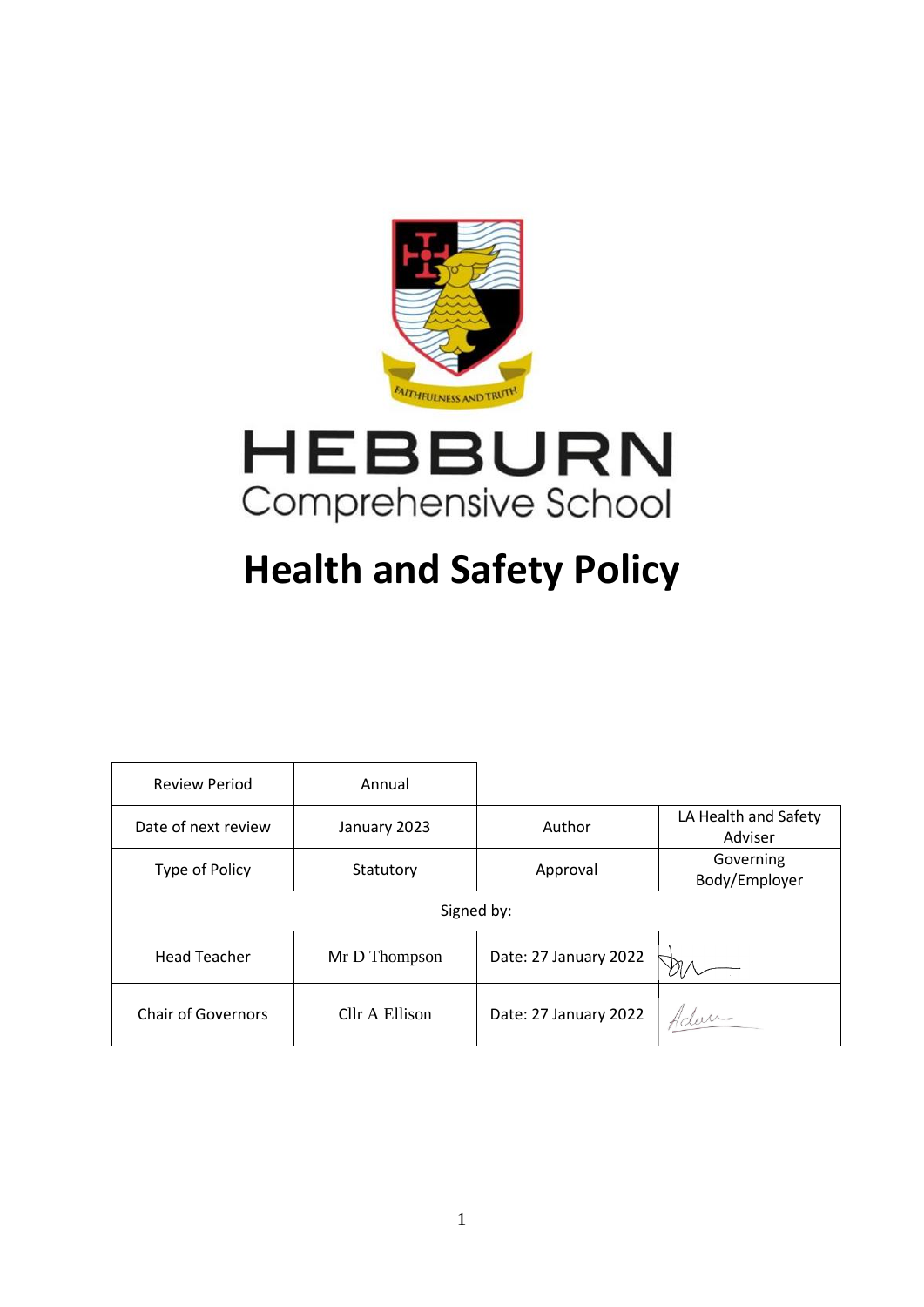# *TABLE OF CONTENTS*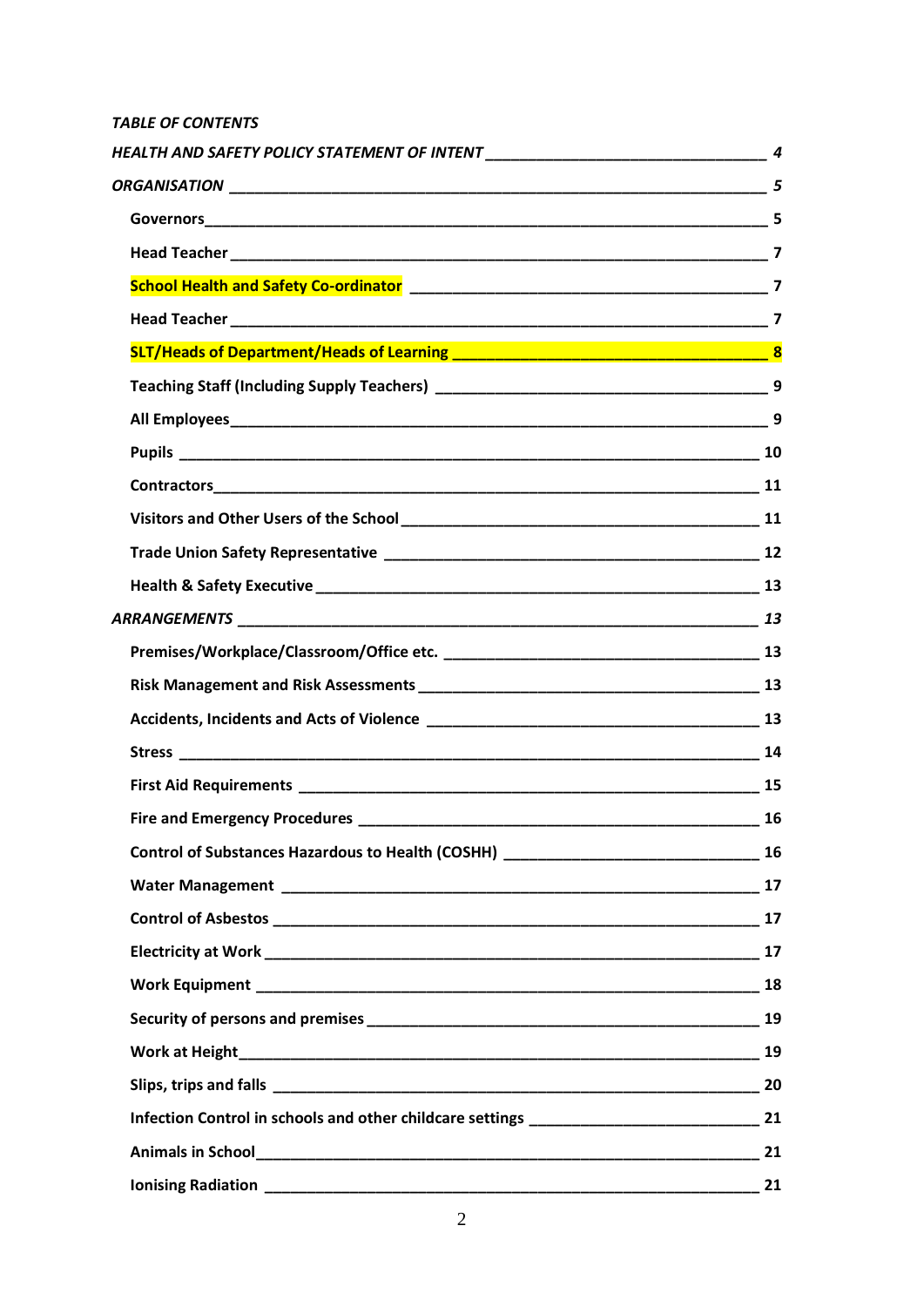| 21 |
|----|
| 21 |
| 22 |
| 21 |
| 22 |
| 22 |
| 23 |
| 24 |
| 24 |
| 24 |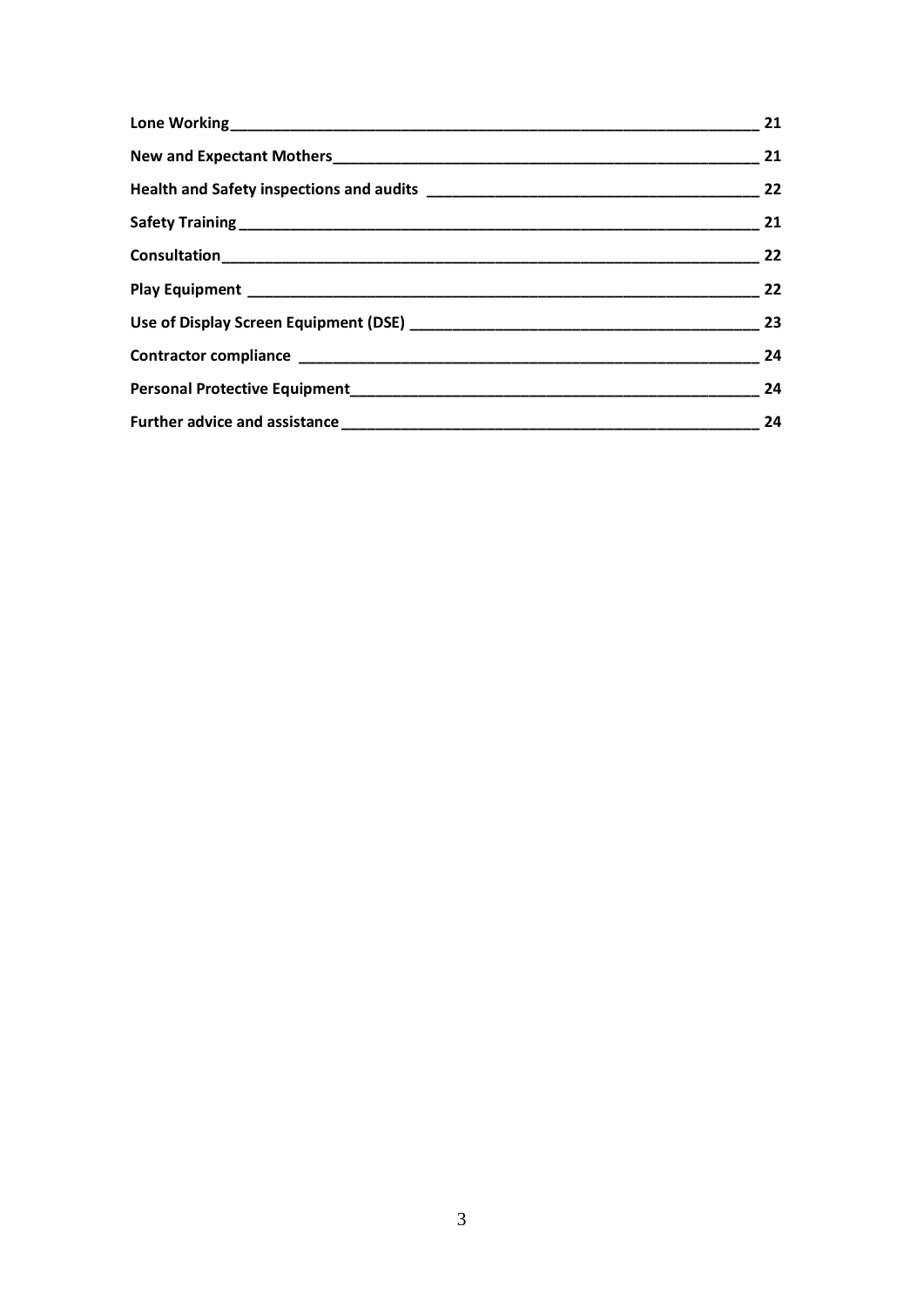## <span id="page-3-0"></span>**HEALTH AND SAFETY POLICY STATEMENT OF INTENT**

The Governing Body believes that ensuring the health and safety of staff, pupils and visitors is essential to the success of the school. We recognise and accept our responsibility under the Health and Safety at Work etc. Act, the Workplace (Health, Safety and Welfare) Regulations, and other relevant regulations and codes of practice.

We are committed to:

- Providing a safe and healthy working and learning environment for staff, pupils and visitors;
- Preventing accidents, work related ill health or injury;
- Identifying and reducing hazards to a minimum;
- Achieving compliance with statutory requirements as a minimum as well as best practice;
- Ensuring safe working methods of work and good practice and providing safe equipment;
- Providing effective information, instruction and training for both governors and staff;
- Monitoring and reviewing systems and performance to ensure they are effective;
- Developing and maintaining a positive health and safety culture through communication and consultation with staff and ensuring that health and safety issues are covered at meetings;
- Ensuring adequate resources are given to safety issues.

The School will, so far as is reasonably practicable, ensure the health, safety and welfare at work of all its employees. The School will also ensure, so far as is reasonably practicable, that non-employees such as visitors, pupils and contractors are not exposed to health and safety risks from the work activities of The School.

The School is committed to achieving compliance with and beyond, the minimum requirements of the Health and Safety at Work Act 1974 (HASWA) and associated Regulations.

As a school, we will:

- ensure that adequate resources are made available to ensure the effective implementation of this Policy and to ensure the health and safety of staff and others affected by the School's activities;
- ensure that advice is sought from competent persons on legal requirements for health and safety and on current best practice;
- ensure that suitable and sufficient assessments are undertaken and recorded of all significant health and safety risks to staff, visitors and other third parties, from its work activities and that any control measures adopted are selected using the hierarchical approach to risk control required by the Management of Health and Safety at Work Regulations;
- provide and maintain plant, equipment and systems of work that are safe and without risks to health;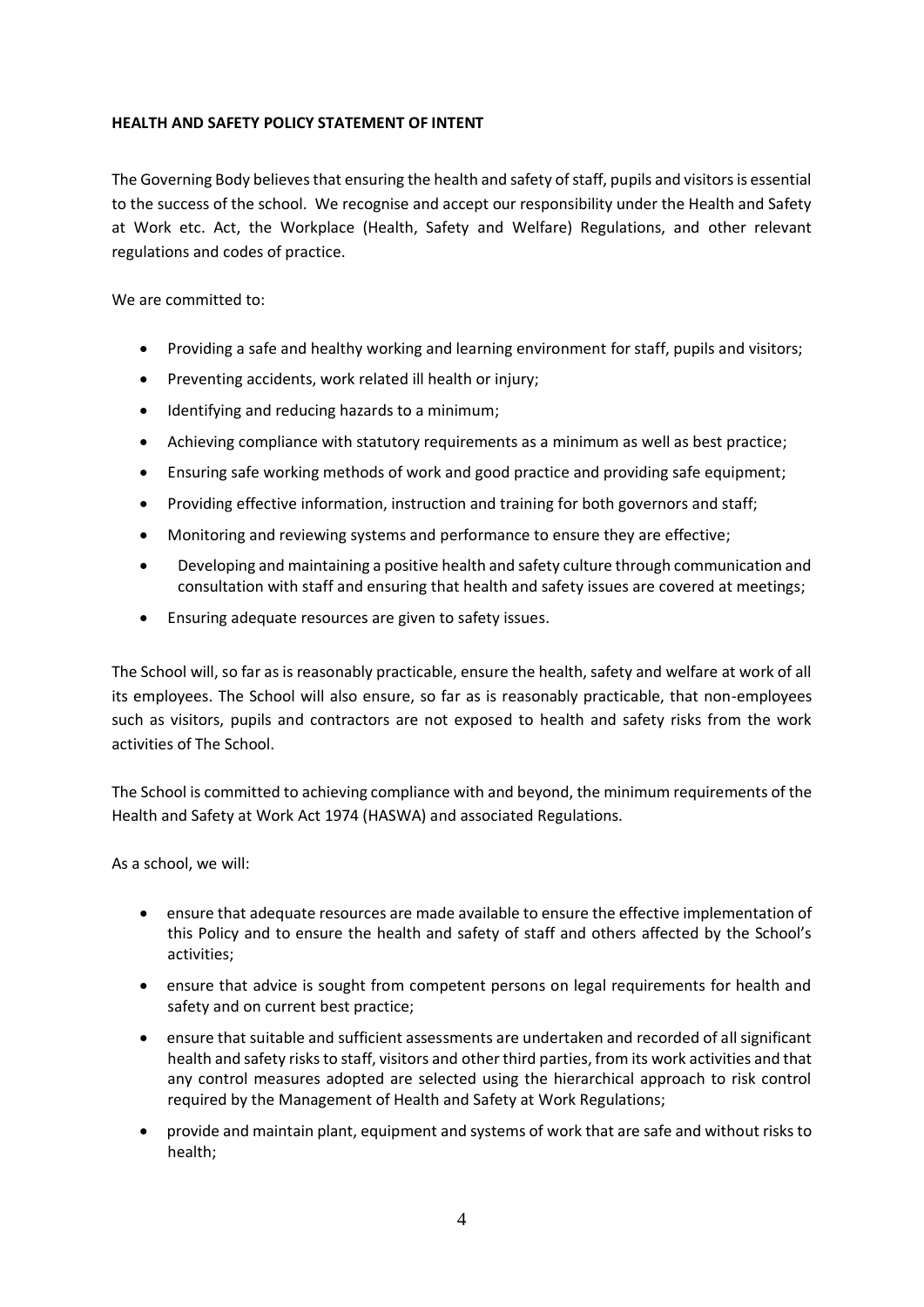- make arrangements for ensuring safety and absence of risks to health in connection with the use, handling, storage and transport of articles and substances;
- maintain any place of work under its control in a condition that is safe and without risks to health;
- provide and maintain a working environment for its employees and visitors that is safe, without risks to health, and adequate as regards facilities and arrangements for staff welfare at work;
- provide such information, instruction, training and supervision as is necessary to ensure the health and safety at work of its employees and governors, including temporary staff and visitors, and information on risks for visitors and employees of other organisations who are working in Council premises;
- provide for the use of its employees, such personal protective equipment as is necessary to ensure their health and safety at work;
- give special consideration to employees or visitors with disabilities or language difficulties that may affect their awareness and/or understanding of health and safety information;
- make arrangements for the provision of a suitable occupational health service for staff;
- monitor health and safety performance to verify that The School's Health and Safety Policy is being implemented and health and safety standards are being maintained and progressively improved;
- develop and maintain a positive and proactive health and safety culture.

The School will ensure that adequate mechanisms are in place to consult effectively with employees and their representatives on health and safety matters.

The School recognises Health and Safety as an integral element of its business, and it will be given equal status alongside other management functions.

The School will ensure that appropriate systems are developed and maintained for the effective communication of health and safety matters throughout The School.

The School is committed to continuous improvement in health and safety performance and will develop a Health and Safety Action Plan identifying key targets and areas for improvement in health and safety management and risk control. Progress with this plan will be monitored regularly by the Head Teacher and Governing Body.

This Policy requires the commitment, co-operation and active involvement of all School employees to ensure its success and effectiveness.

All contractors and consultants working for The School are required to comply with this Policy.

The School will ensure that procedures are established for appointing and monitoring the competency of contractors.

The School will review this Policy Statement at least annually.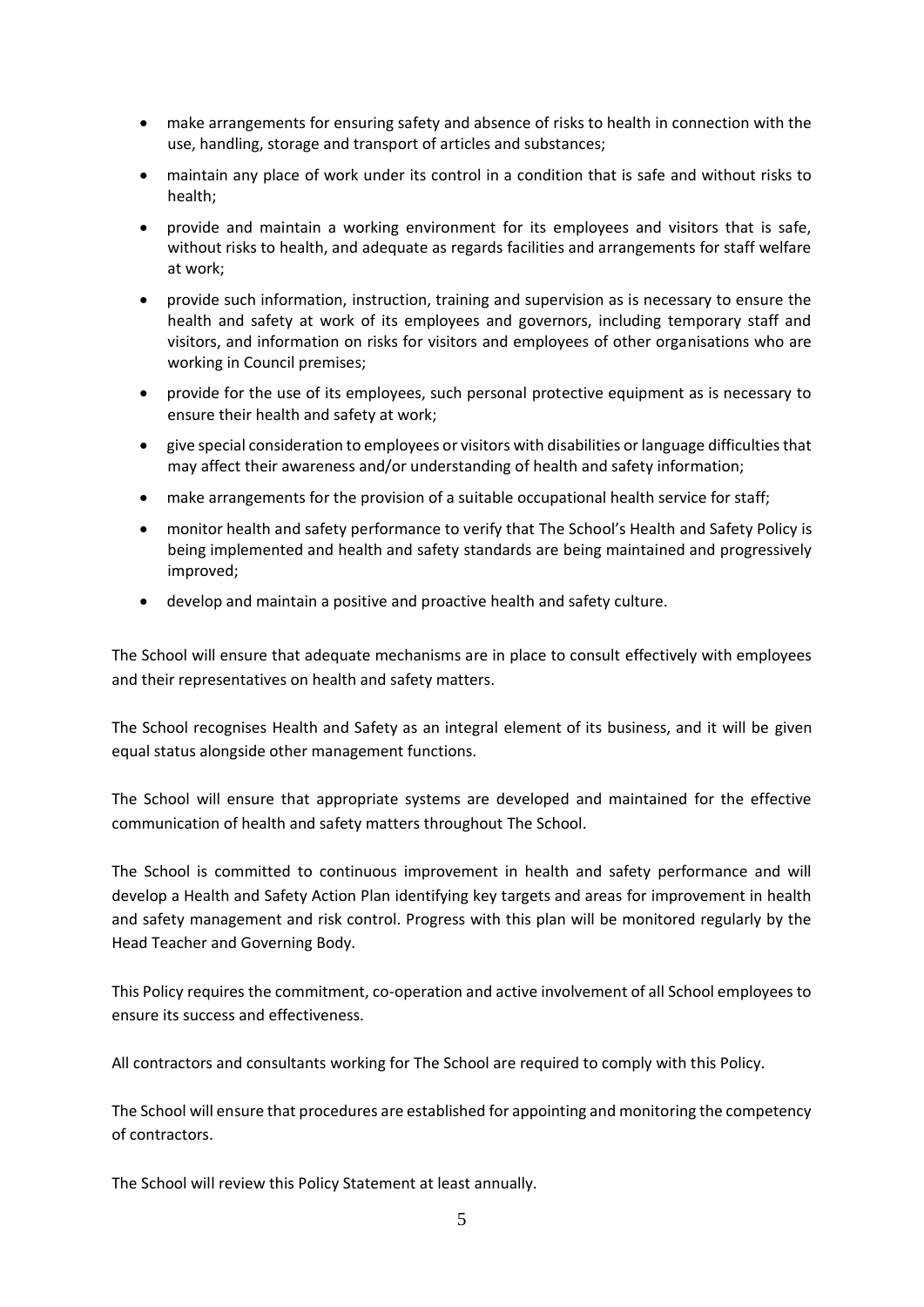The School will ensure that this Policy is effectively communicated to all staff.

Failure on the part of any School employee, irrespective of their position, to comply with this Policy, including any safe system of work, may render that employee liable to disciplinary action and could result in criminal/civil proceedings.

## <span id="page-5-0"></span>**ORGANISATION**

Local Management of Schools requires School Staff, the Governing Body and the LA to work together to ensure health and safety objectives are achieved. Below are those with special responsibilities and their responsibilities under this Policy:

## <span id="page-5-1"></span>**Governors**

The Governing Body has the responsibility to ensure that all reasonable steps have been taken to reduce the possibility of accident or injury to both staff and pupils, although it should be emphasised that unnecessary responsibility cannot fall on individual members of the Governing Body, nor can the Head of the school or employees avoid responsibility by referring urgent matters to that body for information and decision. The Governors will be kept informed of all developments relating to health and safety matters and the clerk to the Governing Body will include such items on the Agenda for termly meetings.

## **Governors must ensure:**

Implementation of the Council's Corporate Health and Safety Policy and in co-operation with the Head teacher, instigate an individual health and safety policy for the school which is regularly reviewed and revised at least annually;

That risk assessments are undertaken of any activity that has significant associated hazards and that a written record of these assessments are kept and reviewed regularly;

That sufficient funding is allocated for health and safety issues e.g. training, provision of personal protective equipment, etc;

That regular health and safety inspections of the premises are carried out on a termly basis; with copies retained for inspection by Corporate Health and Safety;

That the Governing Body receives an annual audit of health and safety systems and standards from the Head teacher;

That a positive health and safety culture is established and maintained.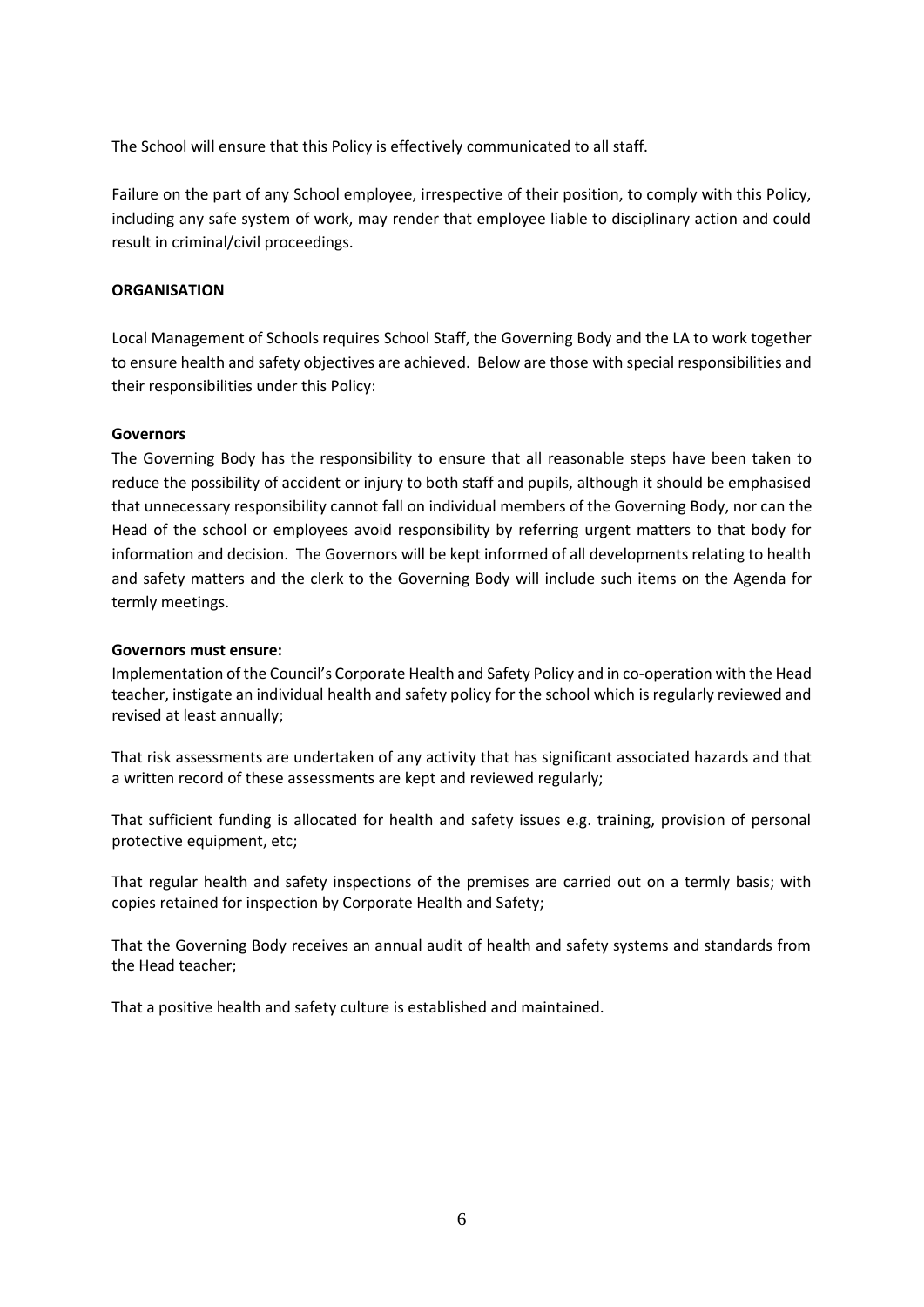## <span id="page-6-0"></span>**Head Teacher**

The Head teacher is responsible and accountable for the implementation of this policy and the compliance with all relevant legislation in every area and activity within the school. In order for this to be achieved, his/her operational duties include the following:

- Ensure that all members of staff (including new staff, supply staff, probationers, students, and voluntary helpers, etc.) are aware of the contents of the school health and safety policy and all safe working practices;
- If deemed necessary, appoint one or more members of staff (Health and Safety co-ordinators), to undertake specific duties in relation to health and safety (This post is not to be confused with union appointed safety reps. This is an extra role to enable the Governing Body/Head Teacher to effectively manage health and safety). In school, Mr Moore, Assistant Head Teacher, has overall responsibility for Health and Safety and Mr Grenfell, Bursar, is the appointed co-ordinator;
- Ensure that risk assessments are carried out on any activity that has significant associated hazards.
- Undertake inspections of the school premises, plans, and equipment and working practices on a termly basis. Where necessary implement any changes and improvements. A copy of the inspection checklist and action plan to address identified deficiencies should be sent to Health and Safety;
- Provide an annual report to the Governors of the school regarding safety performance risk assessments carried out, fire drills carried out, also accidents that have occurred and any identified trends, etc;
- Make recommendations to Governors where Health and Safety funding is required, and advise on any safety policies that need to be introduced;
- Ensure all School business decisions (including new projects, procurement decisions, contractor selection, office moves, etc.) fully take into account health and safety considerations and that health and safety risks are considered at an early stage during project design and planning;
- Ensure that School health & safety policies or procedures are reviewed annually, or when significant changes occur and that these are brought to the attention of all employees (including revisions);
- Ensure that health and safety is adequately resourced with both time and finances and that managers make adequate provision in their budgets for managing health and safety, to assist them in achieving the standards laid down by health and safety legislation, Policies, Performance Standards, etc;
- Co-operate and work closely with the Corporate Health and Safety Team to achieve a safe and healthy working environment and obtain competent advice and guidance where necessary;
- Ensure that effective first aid provision and accident reporting procedures exist in accordance with the guidelines issued by the Corporate Health & Safety Team (to allow South Tyneside Council to comply with the Reporting of Injuries Diseases and Dangerous Occurrences Regulations);
- The Head Teacher will bring to the attention of the governing body any significant health and safety issues, will involve the governors in any policy matters and bring to their attention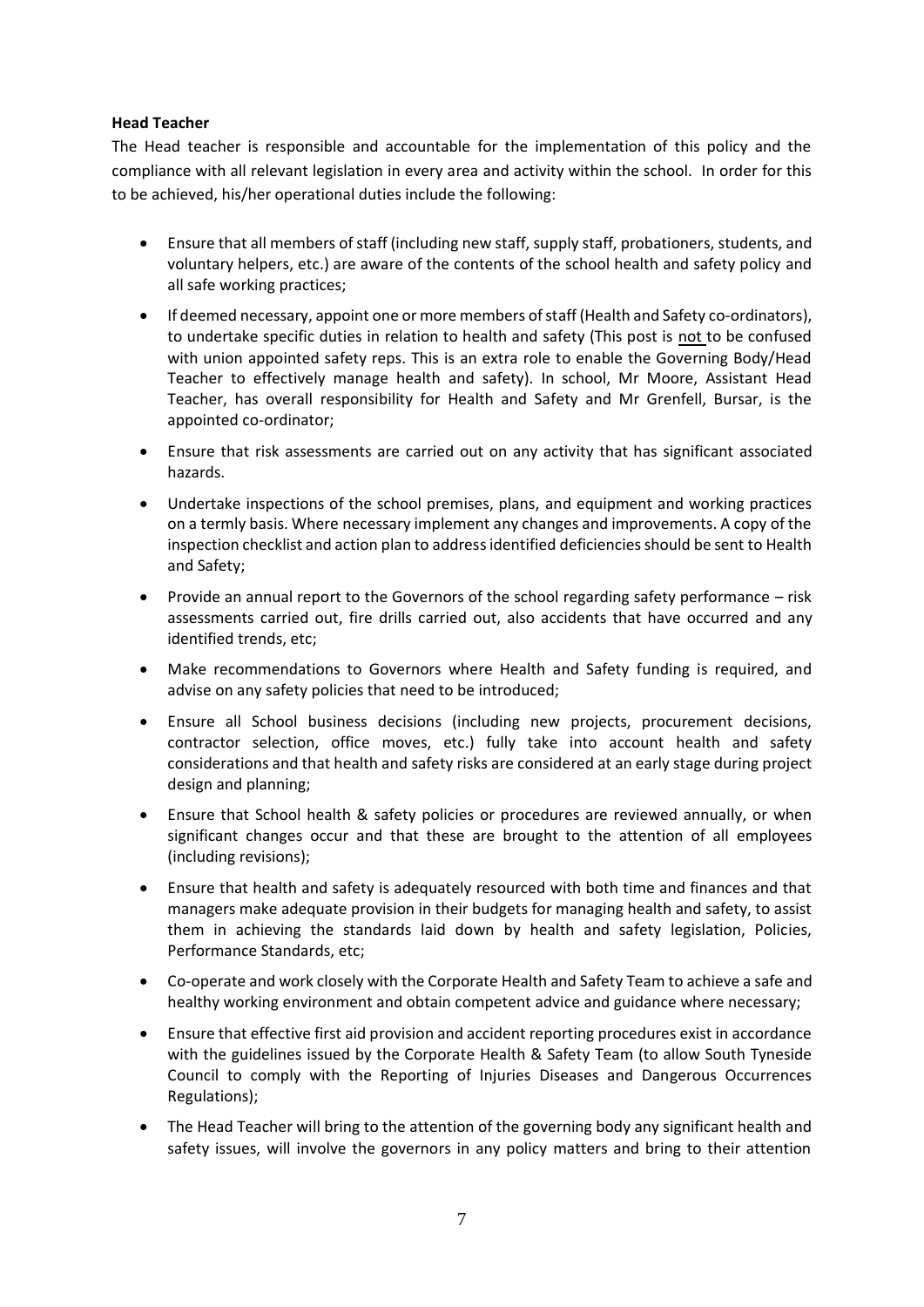health and safety guidance received from the Education Service or Corporate Health and Safety Team.

## <span id="page-7-0"></span>**School Health and Safety Co-ordinator**

The School's Health and Safety Co-ordinator has the following responsibilities:

- To co-ordinate and manage the annual fire risk assessment process for the school;
- To co-ordinate workplace monitoring and Health and Safety inspections;
- To make arrangements for the inspection and maintenance of work equipment throughout the school;
- To manage the keeping of records of all health and safety activities including management of the fabric of the building and building services;
- To advise the Head Teacher of situations or activities which are potentially hazardous to health and safety of staff, pupils and visitors;
- To ensure that staff are adequately instructed in safety and welfare matters about their specific work place and the school in general;
- Carrying out any other function as directed by the Head Teacher or Governing Body;
- To ensure that a Risk Assessment and Personal Emergency Evacuation Plan is completed for all students in school with mobility problems.

## **SLT/Heads of Department/Heads of Learning**

The SLT/Heads of Department/Heads of Learning are responsible and accountable to the Head Teacher for the health and safety of all staff, workplaces and activities under their control. To achieve this, their duties include the following:

- Ensure that all staff/students/supply teachers and voluntary helpers are aware of the requirements of the Health and Safety Policy, and the safe working practices that apply to their area of activity;
- Actively encourage the participation in health and safety matters of all pupils;
- Make known to the Head Teacher any identified training needs;
- Establish and regularly review risk assessments and safe working practices for activities under their control;
- Take effective action and/or immediately refer to the Head teacher any health and safety problems brought to their attention. This includes the stopping of any practices or the use of any tools, equipment etc. which are considered unsafe. This is to be enforced until safety levels are adequate;
- Ensure, on a termly basis, that all items of portable electrical equipment (including new purchases) are entered on the school inventory before use, and that visual inspections of all equipment take place before each use. Defective or damaged equipment must be isolated and taken out of use until repaired or replaced, (by a competent person only);
- Check the adequacy of fire precautions and procedures in liaison with the Head Teacher;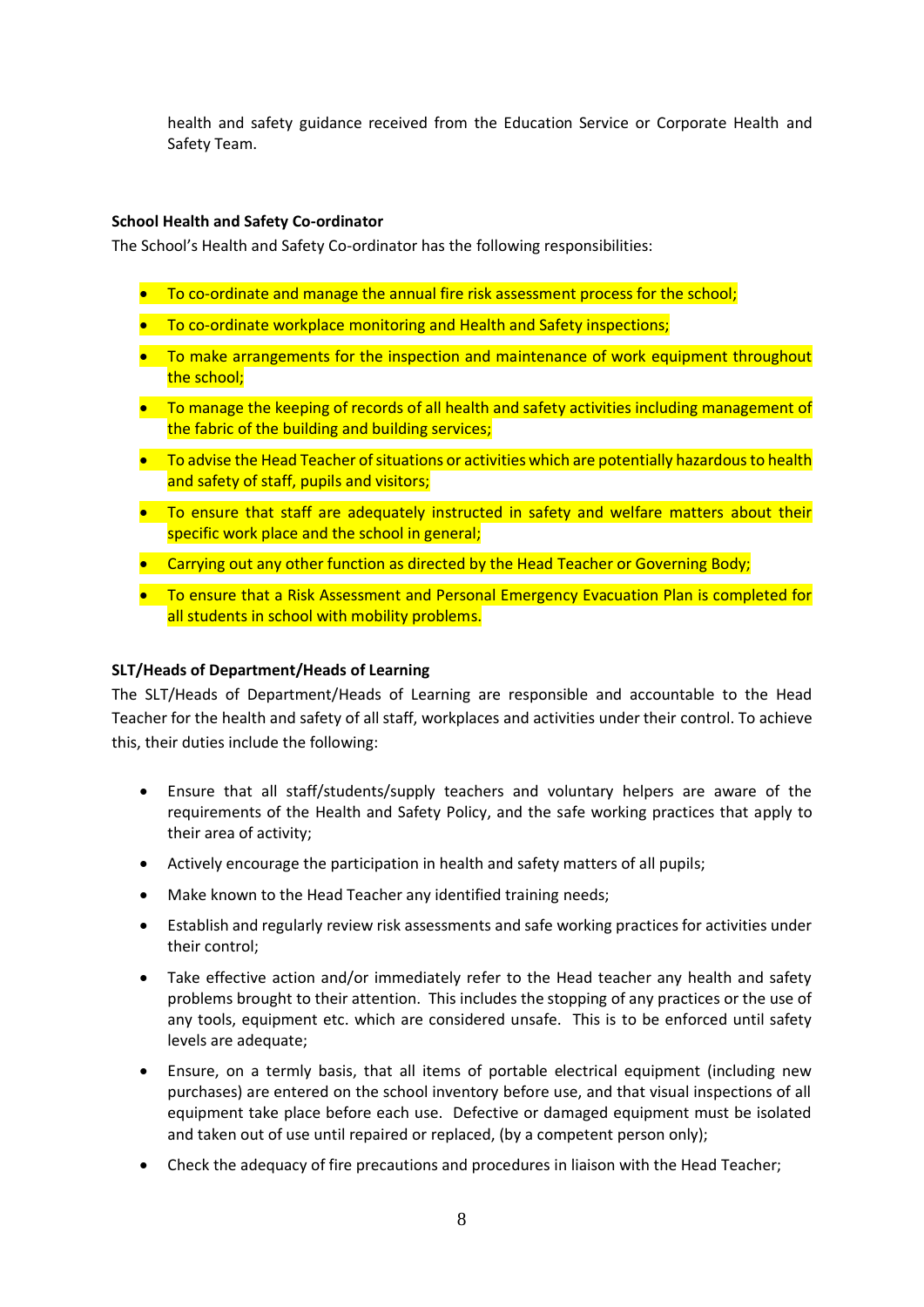• If an accident/incident occurs, assisting in the accident investigation regarding any findings and recommendations to prevent a recurrence.

## **In laboratories and workshops the Head of Department is responsible for:**

- Ensuring that all members of staff working in laboratories or workshops are aware of any safety precautions to be observed when undertaking potentially hazardous procedures;
- Ensuring that only appropriately trained members of staff use potentially hazardous chemicals, equipment or machinery;
- Ensuring that members of staff wear appropriate protective clothing;
- Reporting all accidents to the Head Teacher or School Health and Safety Co-ordinator and ensuring the appropriate electronic incident forms are completed;
- Reporting any faulty equipment or machinery or potential safety hazards to the Health and Safety Coordinator.

## <span id="page-8-0"></span>**Teaching Staff (Including Supply Teachers)**

Teachers have a duty of care under Health and Safety Legislation. In order to adhere to the legislation their duties include the following:

Ensure that all staff (including temporary staff and supply teachers) and students etc. assigned to help, are aware of the general health and safety requirements of the school and the detailed requirements for activities relevant to them (i.e. risk assessment);

Implement the health, safety and welfare procedures for pupils at a level appropriate for their requirements also communicating information about hazards that may be encountered and the measures necessary to reduce risk in terms that they can readily understand;

- Exercise effective supervision of pupils and maintain an awareness of emergency procedures in respect of fire, first aid, accident reporting etc. carrying them out as necessary;
- Seek information on any special safety measures to be adopted in their teaching areas and ensure that they are adhered to;
- Set an example by personally following safe working practices;
- Ensure that where necessary, the appropriate protective clothing, guards etc. are available, in good condition and are used. All electrical equipment should be visually checked before use;
- Report to the Head teacher or Head of Department any defects in equipment or identified inadequacies in procedures. (Where any defect renders the equipment potentially hazardous, it should be isolated and clearly labelled 'awaiting repair',' until repaired' or 'replaced');
- Integrate all relevant aspects of health and safety into the teaching process and if necessary, giving special instruction. For example, the safe use of equipment in Design and Technology lessons;
- Assist in ensuring all persons evacuate the building in the event of a fire alarm sounding.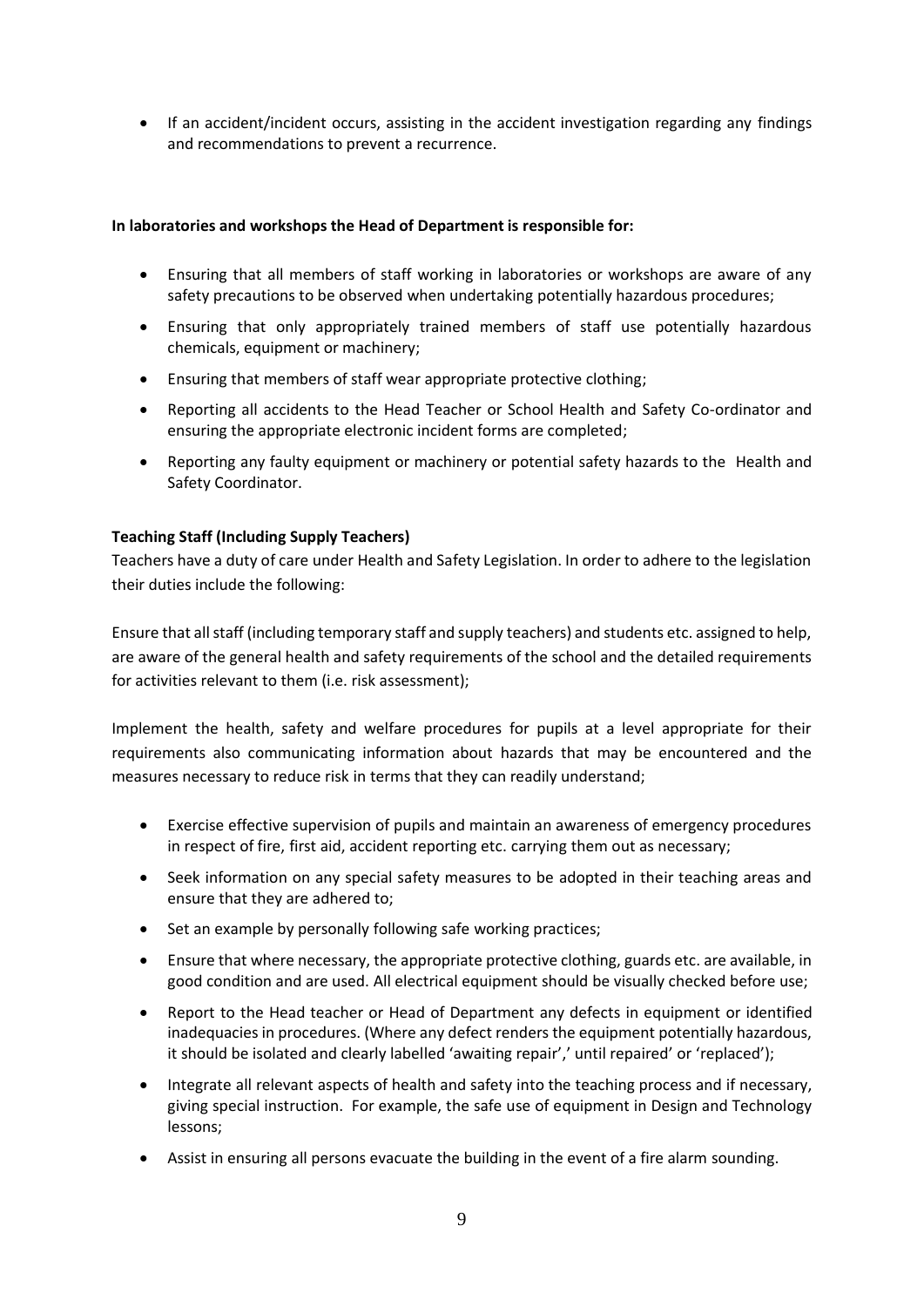## <span id="page-9-0"></span>**All Employees**

Regardless of the category of employee, all staff must:

- Take reasonable care for the health and safety of themselves and of other persons who may be affected by their acts and/or omissions;
- Co-operate fully with their Manager or Responsible Person on all matters pertaining to their health and safety at work;
- Not recklessly or intentionally interfere with, or misuse any equipment, safety devices etc. that has been provided in the interest of their health and safety at work;
- Report promptly, in the first instance to their manager or responsible person, any accidents, injury, significant near miss, incident of violence and aggression, cases of work-related ill health;
- Report to the relevant manager, any defect, hazard, damage or unsafe practices or other items that could give rise to an unsafe place of work or cause injury or ill health to others;
- Wear any protective clothing or equipment and use any safety devices that have been provided for their health and safety while at work;
- Observe safety rules, complying with codes of practice, corporate and departmental health and safety policies and guidance, and adhere to safe working procedures at all times;
- Familiarise themselves, and comply with, the procedure to follow in case of a fire or other emergency;
- Attend health and safety training as directed and undertaking their work activities in accordance with any health and safety training provided to them;
- Attend local health and safety induction on their first day of employment;
- Wear any authorisation badge/identity card that is issued to them, so that the authorisation badge/identity card is readily visible whilst in corporate buildings;

## <span id="page-9-1"></span>**Pupils**

Pupils will be reminded that they are expected to:

- exercise personal responsibility for the health and safety of themselves and others;
- observe standards of dress consistent with safety and/or hygiene, as detailed within the appropriate curriculum safety guidelines;
- observe all the health and safety rules of the school and, in particular, the instructions of staff given in an emergency;
- <span id="page-9-2"></span>• use and not wilfully misuse, neglect or interfere with things provided for their health and safety;

All pupils and parents will be made aware of the contents of this section of the policy through information on the school's website.

#### **Contractors**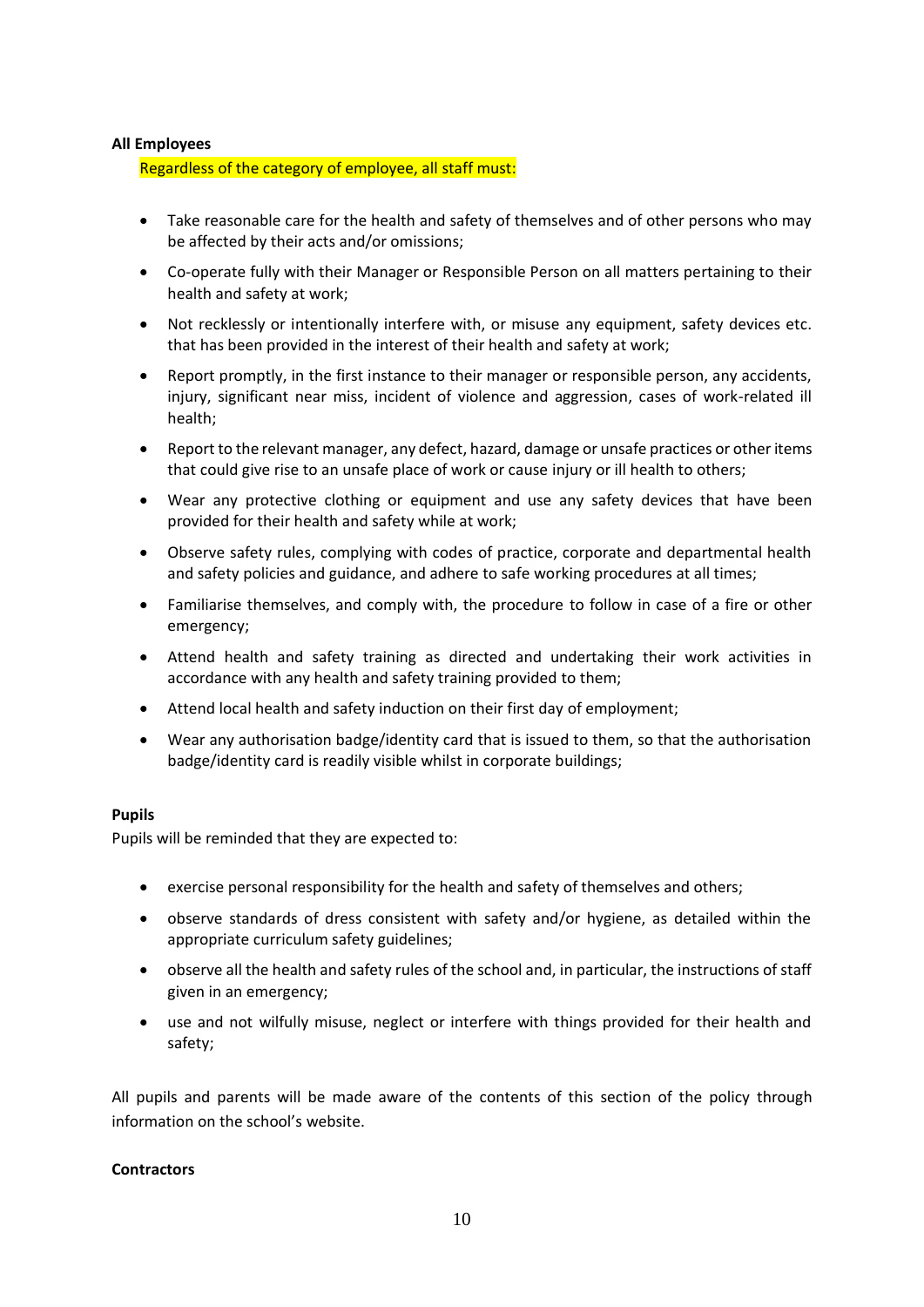Governors and Head Teachers will ensure all contractors and sub-contractors are properly vetted with regard to their health and safety competence. The selection of contractors will be administered by BTST procurement department, which will establish contractor capabilities, limitations, financial standing and liability insurance certification and competence as regards Health & Safety compliance.

- Contractors must be made aware of and abide by the school's health and safety policy and not endanger pupils, staff or other visitors;
- The site supervisor will be responsible for the co-ordination of contractors' activities on site, bearing in mind the Contractors Guide to School Safety;
- The Head Teacher must ensure that any temporary rules, such as exclusion from parts of the premises, are made known to all staff, pupils and students and visitors to the premises. This might be achieved by the posting of suitable notices by the Head teacher, or by the contractor, in consultation with the Head Teacher;
- Contractors are required to provide completed risk and other assessments including method statements before works are allowed to commence;
- All contractors must report to the **Assistant Head teacher (RM)** before any work commences and prior to each working session. The Head teacher should then inform the contractor of any conditions which may affect his safety and that of others, e.g. Asbestos Management Plan;
- Children, young people and/or vulnerable adults must not be allowed in areas where contractors are working. Head teachers must ensure that arrangements are in place with contractors, via the contract, to make sure that any of the contractors' staff who come into contact with children, young people and/or vulnerable adults undergo appropriate checks;
- <span id="page-10-0"></span>The **Assistant Head Teacher** (RM) will consult the Asset Management Team or the Corporate Health and Safety Team for any additional guidance on the above matters.

# **Visitors and Other Users of the School**

Where facilities are shared, ensure that there are suitable and sufficient arrangements for communicating and coordinating health, safety and security policy and procedures with other occupiers, e.g. Adult and Community Learning, catering and cleaning contractors, outside staff based in school;

- The Health & Safety at Work Act 1974, Management of Health and Safety at Work Regulations 1999, and Occupiers Liability Act 1984, apply to all visitors to School premises / workplaces;
- All visitors to Council establishments must comply with the School and Council's Health and Safety Policy and procedures;
- Head teachers, must ensure that a suitable system is implemented whereby visitors are required to record their visit to the particular premises (e.g. InVentry signing in system);
- Where applicable visitors will be required to wear a 'visitors' identification badge that is supplied by the **Schools Receptionist;**
- Where reasonably practicable, visitors will be accompanied at all times by a responsible employee;
- Should a fire/emergency occur or the fire alarm activated whilst visitors are on School premises, the person who is accompanying the visitors will take him/her to the fire assembly point;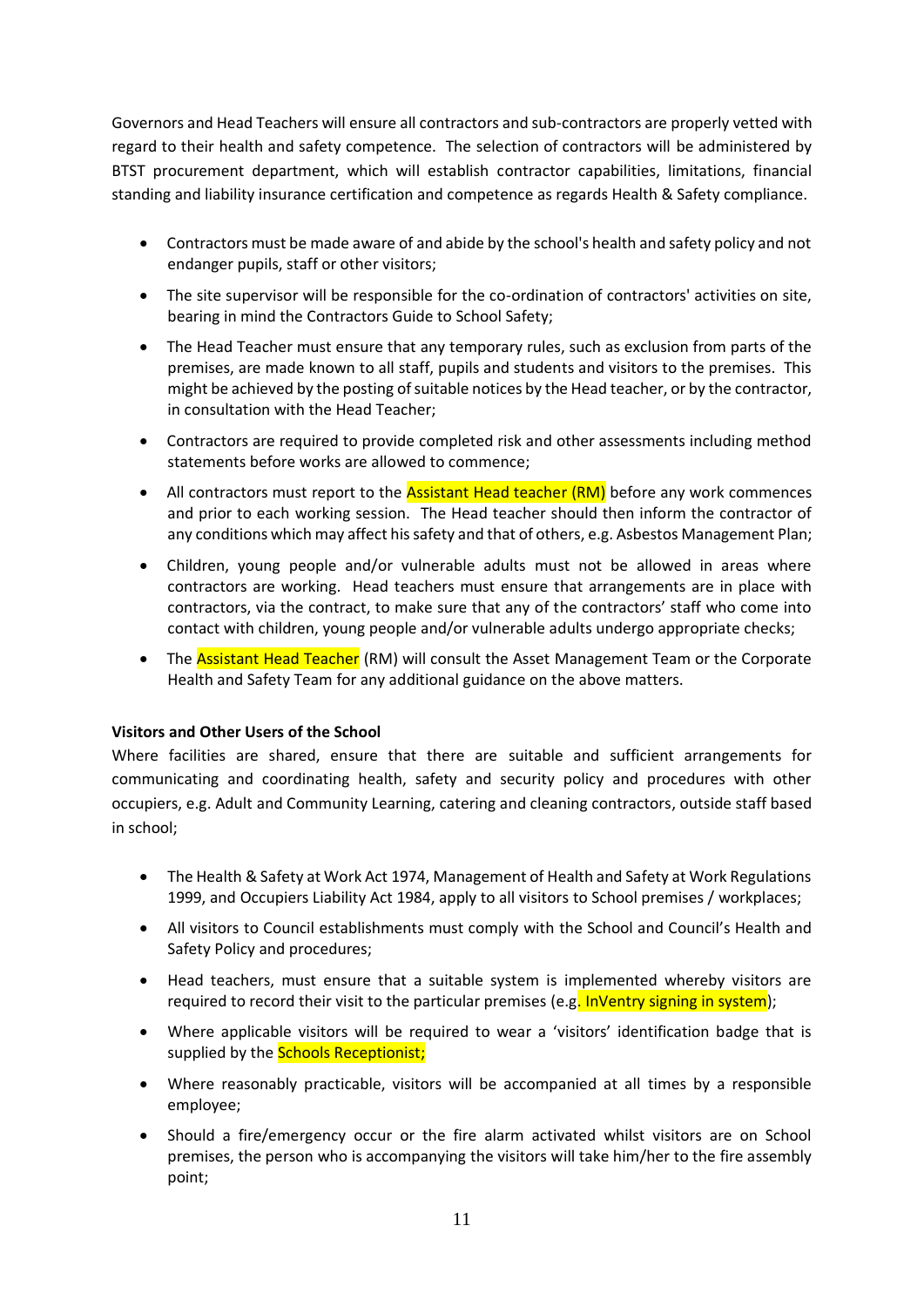- Should an incident/accident occur involving a visitor this must be reported using the Councils Accident/Incident Reporting Form AR3, and an investigation undertaken as soon as possible by the relevant Responsible Person;
- If the incident is of a serious nature or fatal the Head Teacher and the Corporate Health and Safety Team must be contacted immediately.
- Where applicable, adequate consideration must be given to visitors, contractors and members of the public in risk assessments, including the provision of suitable and sufficient control measures.
- Persons 'hosting' visitors including meeting convenors must ensure visitors:
	- $\triangleright$  Are made aware of the school's fire procedures;
	- Adhere to the School's 'No Smoking' Policy;
	- $\triangleright$  Park their vehicles in such a way so as not to obstruct fire escape routes, roads, access or other vehicles;
	- **►** Record their presence on the premises on the appropriate InVentry login system;
	- $\triangleright$  Where applicable, are provided with and wear an identification badge;
	- $\triangleright$  Are accompanied or authorised to enter the premises;
	- $\triangleright$  Remain within authorised areas and not enter any restricted area unless permission is granted and the person is accompanied;
	- $\triangleright$  Do not take anything with them from the premises, or bring anything onto the premises that may create a hazard or risk unless authorised;
	- $\triangleright$  Report all accidents, incidents and near misses to the host;
	- $\triangleright$  Wear protective clothing that is supplied, when necessary.

Special precautions must be taken for large gatherings, e.g. plays, concerts, etc.

## <span id="page-11-0"></span>**Trade Union Safety Representative**

<span id="page-11-1"></span>Any Trade Union Safety Representative will be encouraged by the Head Teacher to fulfil his/her duties as well as being released for any appropriate training. The Head Teacher will also consult regularly with the Safety Representative on Health & Safety matters. He/she will be entitled to inspect the school in accordance with the agreed Trade Union/Authority procedures.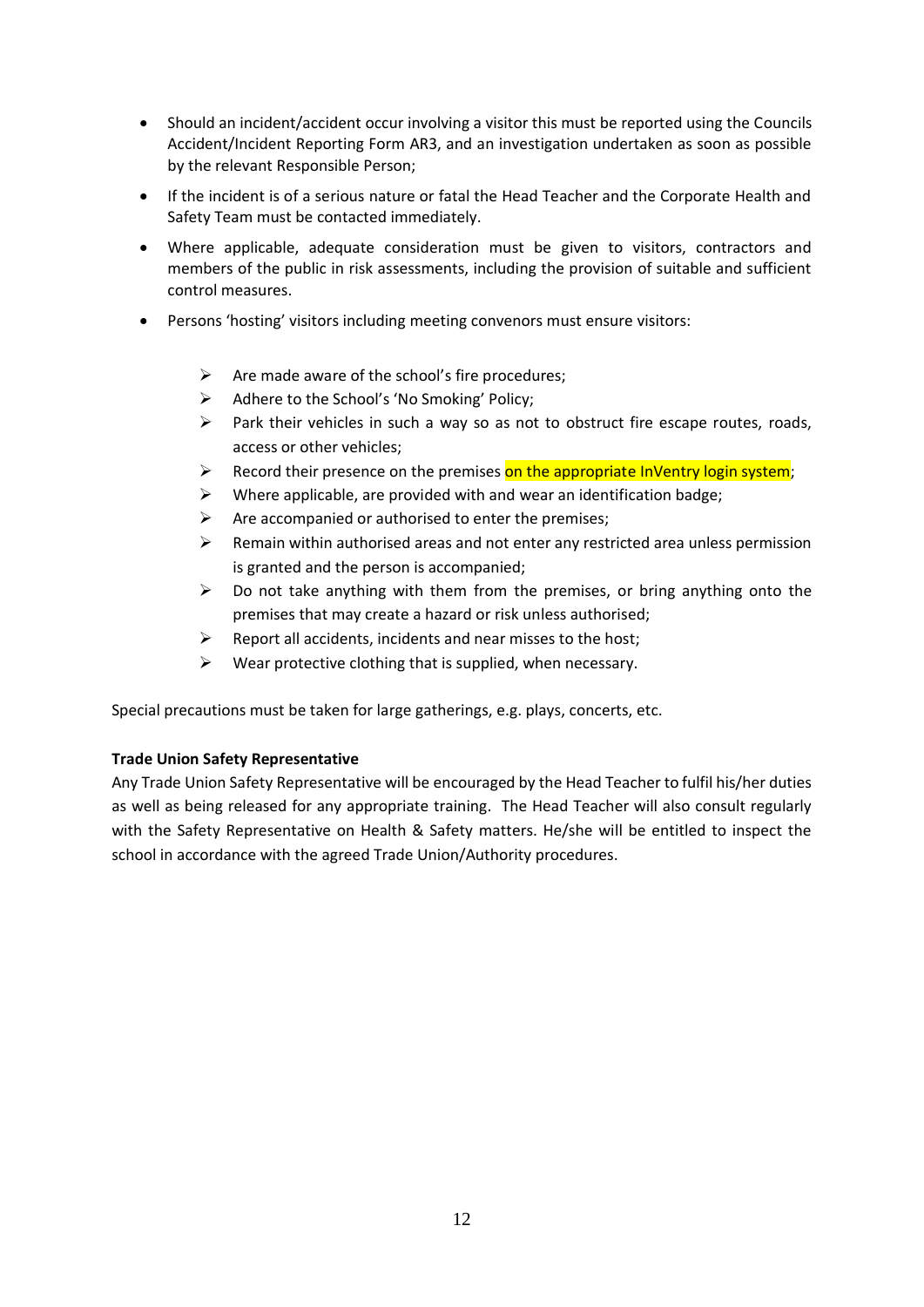## **Health & Safety Executive**

The Health & Safety Executive (HSE) have many powers, including the right for an Inspector to visit the school and have sight of all relevant policies and documents.

Inspectors have the right to enter any workplace without giving notice, though notice may be given where the inspector thinks it is appropriate or it is in connection with an accident that has been reported to them via RIDDOR.

<span id="page-12-0"></span>All visits and communications with the HSE must be notified to the Corporate Health and Safety and the LEA.

## **ARRANGEMENTS**

It is the responsibility of the Head Teacher to ensure, so far as is reasonably practicable, that the following arrangements are suitable and sufficient, are maintained and that all staff and pupils are aware of the arrangements.

## <span id="page-12-1"></span>**Premises/Workplace/Classroom/Office etc.**

- Heating and lighting;
- Cleanliness of all workplaces, good housekeeping, the removal of waste, storage of materials, books and files, etc.
- Room dimensions and space;
- Sanitary provisions (male/female, children's and disabled toilet facilities);
- Condition of premises including floors, etc;
- Workstations/desks and seating, use of computers, etc;
- Facilities and arrangements for:
	- $\triangleright$  Provision of a wholesome supply of drinking water;
	- ➢ Canteens/Rest Place;
	- $\triangleright$  Pregnant and Nursing Mothers.
- On-site vehicle movements.

# <span id="page-12-2"></span>**Risk Management and Risk Assessments**

Risk assessment is a principal requirement of the Management of Health & Safety at Work Regulations 1999, Regulation 3. This requires all employers and self-employed persons to undertake a systematic assessment of all risks (except the trivial) to workers and any others who may be affected by their work activities. The purpose of the risk assessment is to assist the employer to determine what measures to take in order to establish safe systems of work and to comply with health and safety legislation.

South Tyneside LA recommends that a group approach to risk assessment be executed, usually consisting of an individual who has received specific training in the theory of risk assessment, a teacher/head of department/ assistant who has the hands-on experience of tasks being assessed. Where significant risks are identified, appropriate measures and/or safe working practices are introduced to reduce/eliminate such hazards.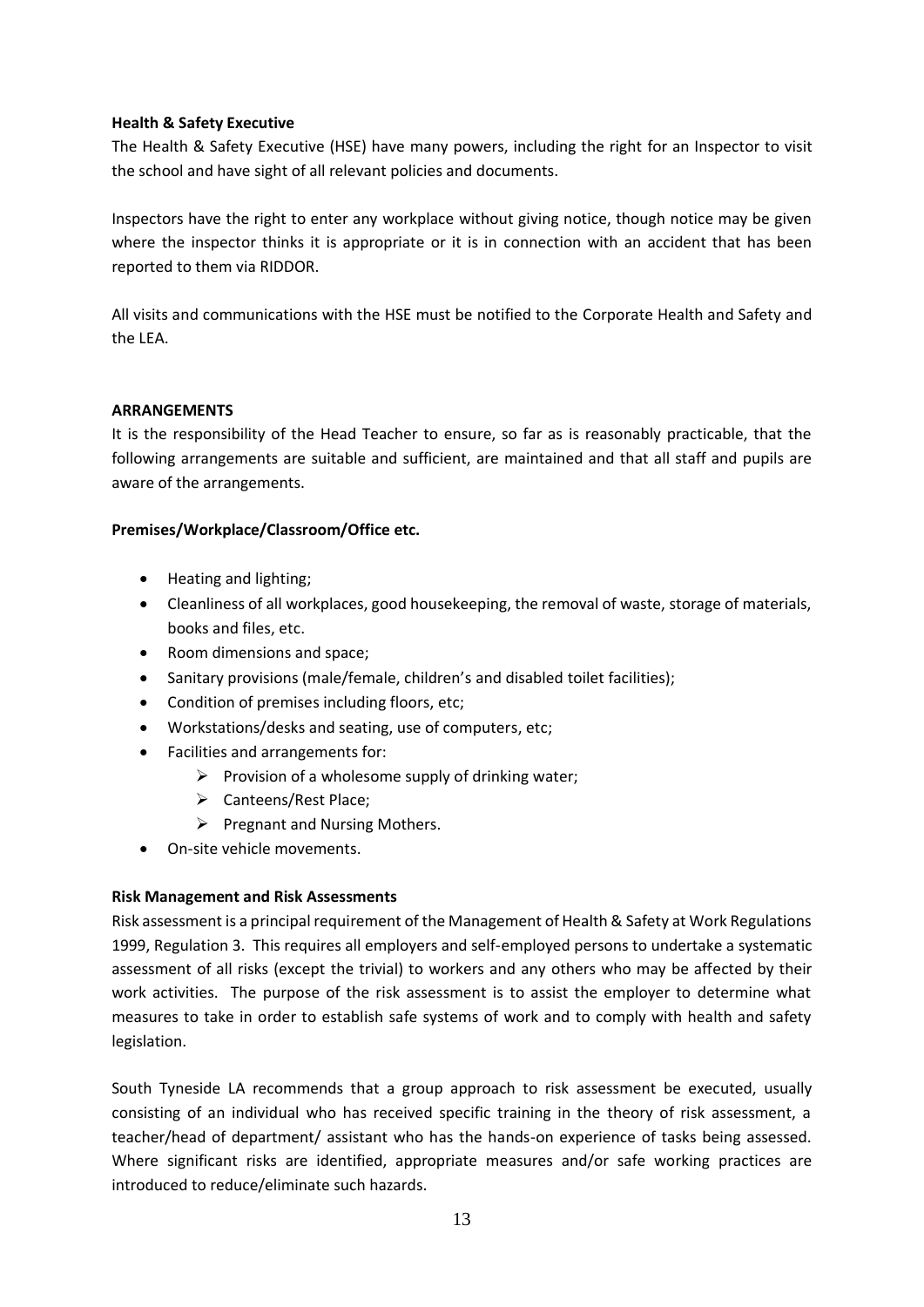#### See 3.1 Risk assessments –

**<https://www.southtyneside.gov.uk/article/36422/Health-and-Safety-Manual-2021> <http://www.hse.gov.uk/risk/risk-assessment.htm>**

## <span id="page-13-0"></span>**Accidents, Incidents and Acts of Violence**

Without exception, all employees are required to report work-related accidents/incidents and diseases to their respective supervisors or other responsible persons as soon as possible.

- AR1 Employee.
- AR2 Pupil or Student.
- AR3 Member of the public.

## **Internal Reporting Procedure**

Any manager or supervisor who is notified of an accident/incident concerning an employee under their control must telephone Corporate Health & Safety as soon as possible so that the incident can be logged and given a Reference Number. That person is also required to ensure that the appropriate form is completed and a copy forwarded to the Corporate Health & Safety.

Each school must ensure that they carry out an investigation of the circumstances surrounding any accident/incident, a copy of which must be forwarded onto the Corporate Health & Safety, who will advise or comment on the proposed measures to prevent a recurrence.

The investigation may be supplemented by an additional investigation by the Health & Safety Team depending on the circumstances.

## **RIDDOR**

The Reporting Injuries, Diseases and Dangerous Occurrences Regulations 2013 (RIDDOR) place a statutory duty on the Council to notify the Health and Safety Executive (HSE) of all relevant scheduled Injuries, Diseases and Dangerous Occurrences at Work.

See 3.15 Accident reporting –

**<https://www.southtyneside.gov.uk/article/36422/Health-and-Safety-Manual-2021>**

## **Violence to Staff**

The school takes a serious view of any incidence of violence against its employees and takes responsibility for protecting all of its employees from acts of violence and aggression. Such acts must never become an acceptable hazard of working in a school.

A system of reporting and monitoring incidents of violence and aggression towards employees has been adopted so that appropriate action can be taken to improve safety for employees in the workplace.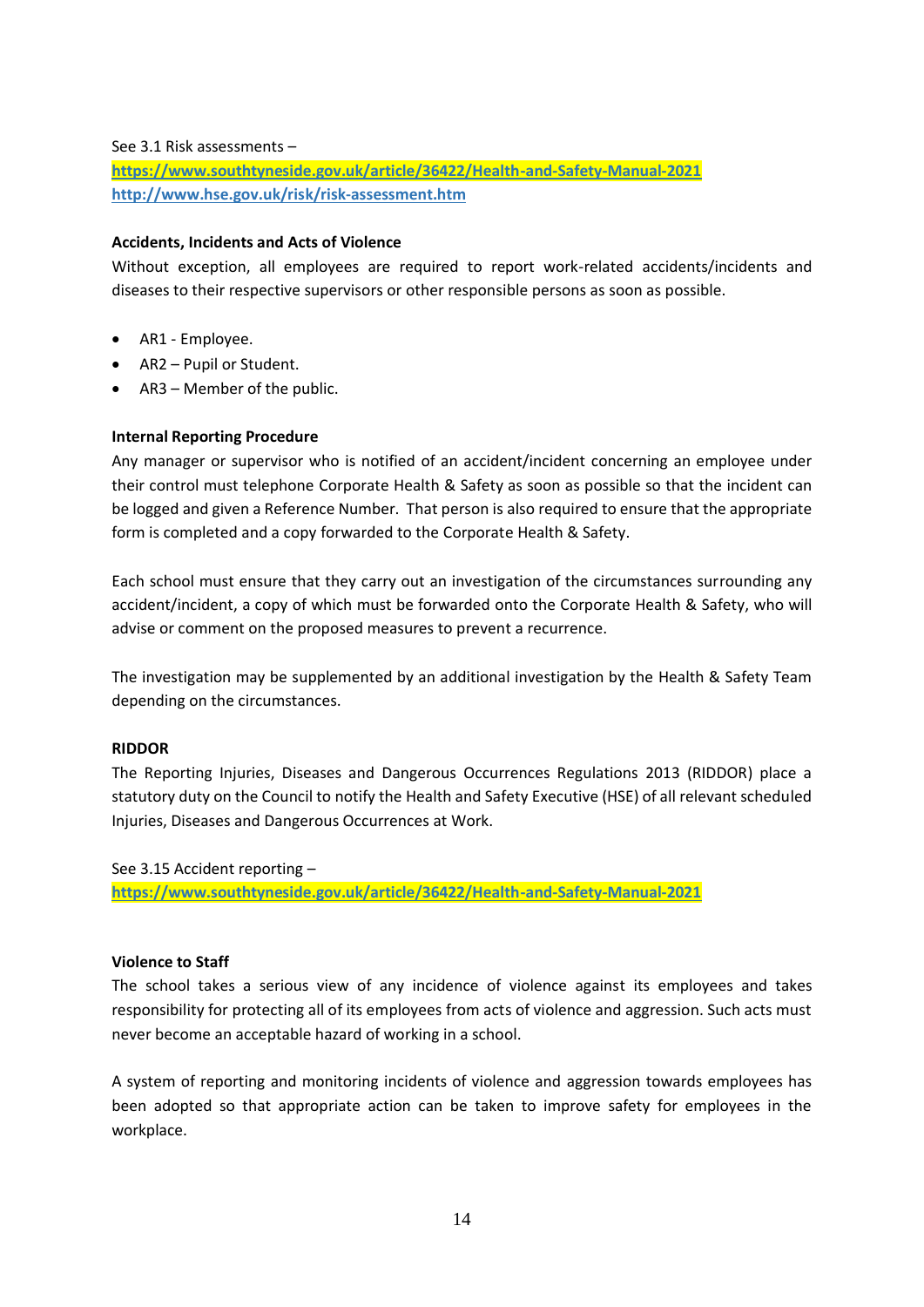See 3.11 Violence to staff –

<span id="page-14-0"></span>**<https://www.southtyneside.gov.uk/article/36422/Health-and-Safety-Manual-2021>**

## **Stress**

Every job brings its own pressures and demands, these are an unavoidable part of working life. Some pressure can be a good thing, keeping staff motivated and providing a sense of achievement and job satisfaction. However, people's ability to deal with pressure is not limitless. Excessive workplace pressure can cause stress, which may be harmful.

Under the Health and Safety at Work Act 1974 employers have a duty to ensure, so far as is reasonably practicable, the health, safety and welfare at work of all their employees.

Ill health resulting from stress caused at work has to be treated in the same way as ill health due to physical causes in the workplace. This means that employers do have a legal duty to take reasonable care to ensure that the health of any employee is not put at risk through excessive and sustained levels of stress arising from the way work is organised, or from the day-to-day demands placed on an individual.

Stress and feeling unable to cope can become a disability in severe cases, if there is a long-term affect. Where this is the case, an individual's condition may satisfy the definition of disability within the Equality Act and the Council will be obliged to make reasonable adjustments.

See 3.13 Managing Stress at Work –

**<https://www.southtyneside.gov.uk/article/36422/Health-and-Safety-Manual-2021>**

## <span id="page-14-1"></span>**First Aid Requirements**

All teaching staff act in 'loco parentis' during the time that the school is open for children. All injuries, whether to staff, pupils or visitors, must be recorded via the system detailed above using the appropriate report forms.

- Designated First Aiders (names displayed).
- Identified location of First Aid Boxes.
- The contents of First Aid Boxes are complete and up to date.
- Training of First Aiders and/or Appointed Persons and ensuring that adequate numbers of first aiders or appointed persons are available.
- First Aid Room facilities (Medical room).
- Travelling First Aid Kits.

See 3.16 First Aid –

<span id="page-14-2"></span>**<https://www.southtyneside.gov.uk/article/36422/Health-and-Safety-Manual-2021>**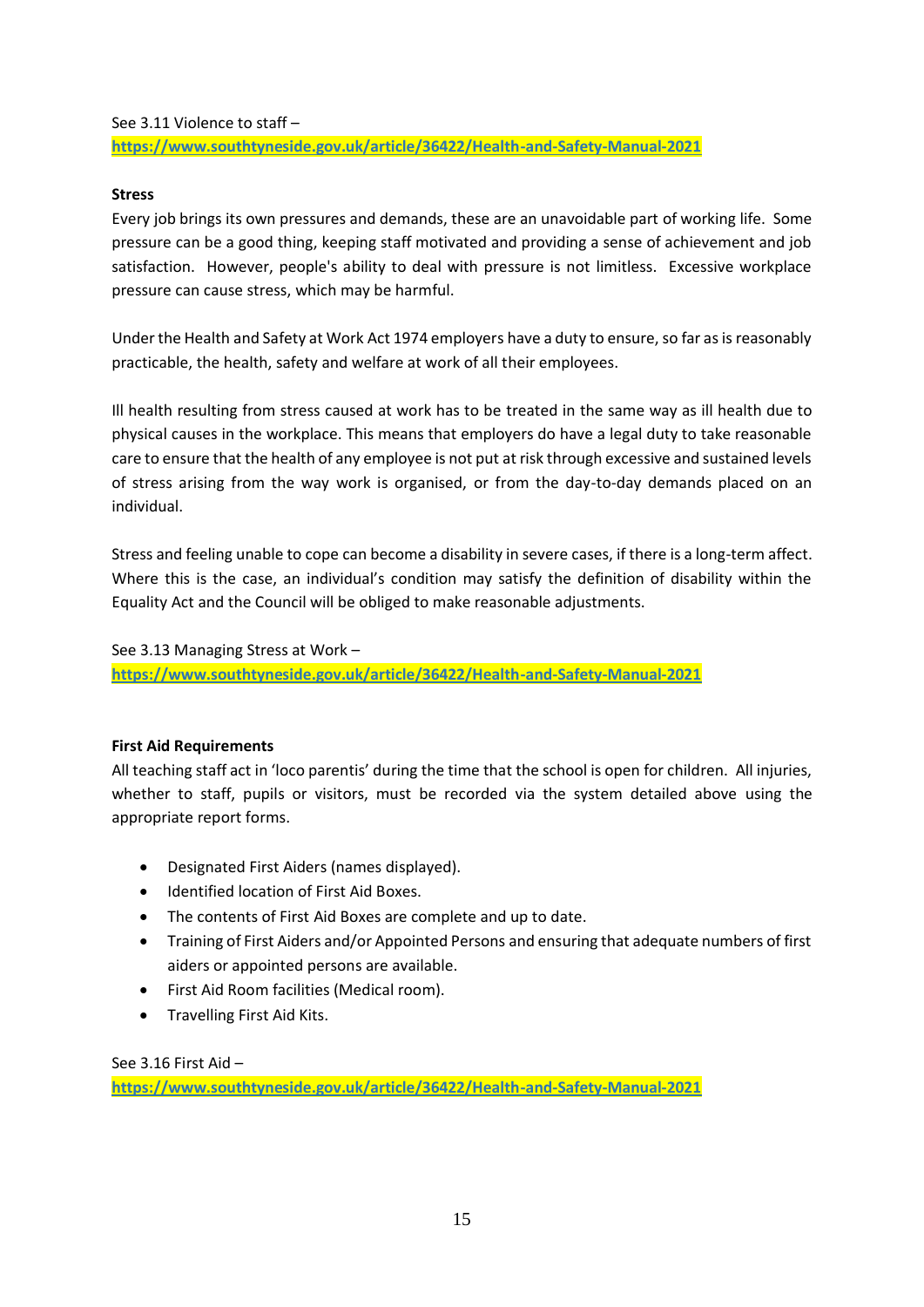## **Fire and Emergency Procedures**

Please see separate School Fire Policy, Fire Risk Assessment, Fire and Emergency Plan and Premises log book

See 3.17 Fire evacuation – **<https://www.southtyneside.gov.uk/article/36422/Health-and-Safety-Manual-2021>**

## <span id="page-15-0"></span>**Control of Substances Hazardous to Health (COSHH)**

Hazardous substances include chemical and biological agents, including cleaning chemicals, adhesives, paints and substances used for science teaching. These should be kept locked away at all times when not in use. Staff should not keep their own small stock.

Chemicals should always be stored in suitable containers the contents and hazards clearly labelled.

Incompatible chemicals, (e.g. oxidising agents and solvents) should be stored separately. Hazardous liquids should be stored in suitable secondary containment that would safely contain any leakage.

To comply with COSHH you need to complete COSHH Assessments for all of the chemicals on site.

- Provide a list of the hazardous substances including cleaning materials used within the school;
- List of activities where COSHH might apply e.g. Science Lab, Technology Rooms, pesticides, cleaning products;
- Complete COSHH Assessments;
- Personal Protective Equipment (PPE) and Clothing;
- Storage of hazardous substances and signage.

CLEAPSS (Consortium of Local Education Authorities for the Provision of Science Services) is an advisory service providing support in science and technology and can provide COSHH information for the curriculum-based chemicals:

<span id="page-15-1"></span><http://www.cleapss.org.uk/> See 3.2 COSHH – **<https://www.southtyneside.gov.uk/article/36422/Health-and-Safety-Manual-2021>**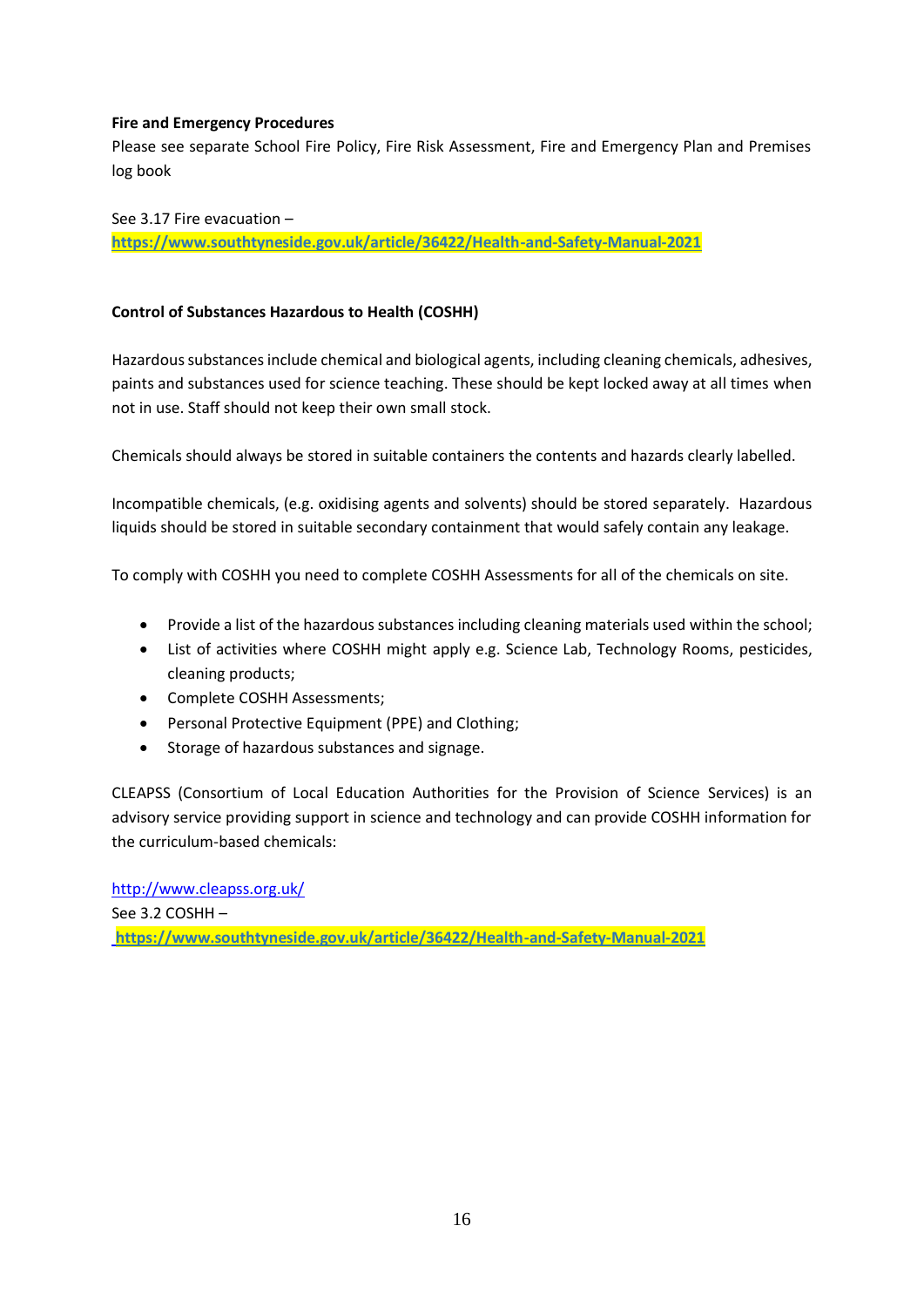## **Water Management**

Head Teachers with control of buildings which involve the maintenance or the provision of water systems, supervising such work, or issuing contracts for work, should fully familiarise themselves with the contents of the STC Control of Legionella in Water Systems policy.

See 3.7 Control of Legionella – **<https://www.southtyneside.gov.uk/article/36422/Health-and-Safety-Manual-2021>**

# <span id="page-16-0"></span>**Control of Asbestos**

South Tyneside Council has prepared a register of where asbestos may be found at this school. It identifies where Asbestos is known to be present in areas of the school, please refer to the asbestos register located at the School's reception.

When any building/modification works are carried out in this school we will assume that the presence of asbestos is likely and make the contractors aware of this fact, so that the necessary measures can be taken before work commences. We will discuss this with Building Services/Asset Management before work commences, as part of the risk assessment process.

See 3.14 Asbestos D13 –

**<https://www.southtyneside.gov.uk/article/36422/Health-and-Safety-Manual-2021>**

## <span id="page-16-1"></span>**Electricity at Work**

- Ensure all portable electrical appliances are maintained in a safe condition and have been tested by a competent person e.g. electrician;
- Logging of all tests on portable electrical appliances in Electrical Appliances Log Book;
- Testing of fixed installations by competent persons;
- Undertaking daily visual inspections of electrical appliance before use;
- Implementing good cable management so as to prevent slips trips and falls and damage to equipment etc;
- Providing and using a Residual Current Device (RCD) where applicable.

<http://www.hse.gov.uk/electricity/index.htm>

<span id="page-16-2"></span>See 3.12 Electricity at Work – **<https://www.southtyneside.gov.uk/article/36422/Health-and-Safety-Manual-2021>**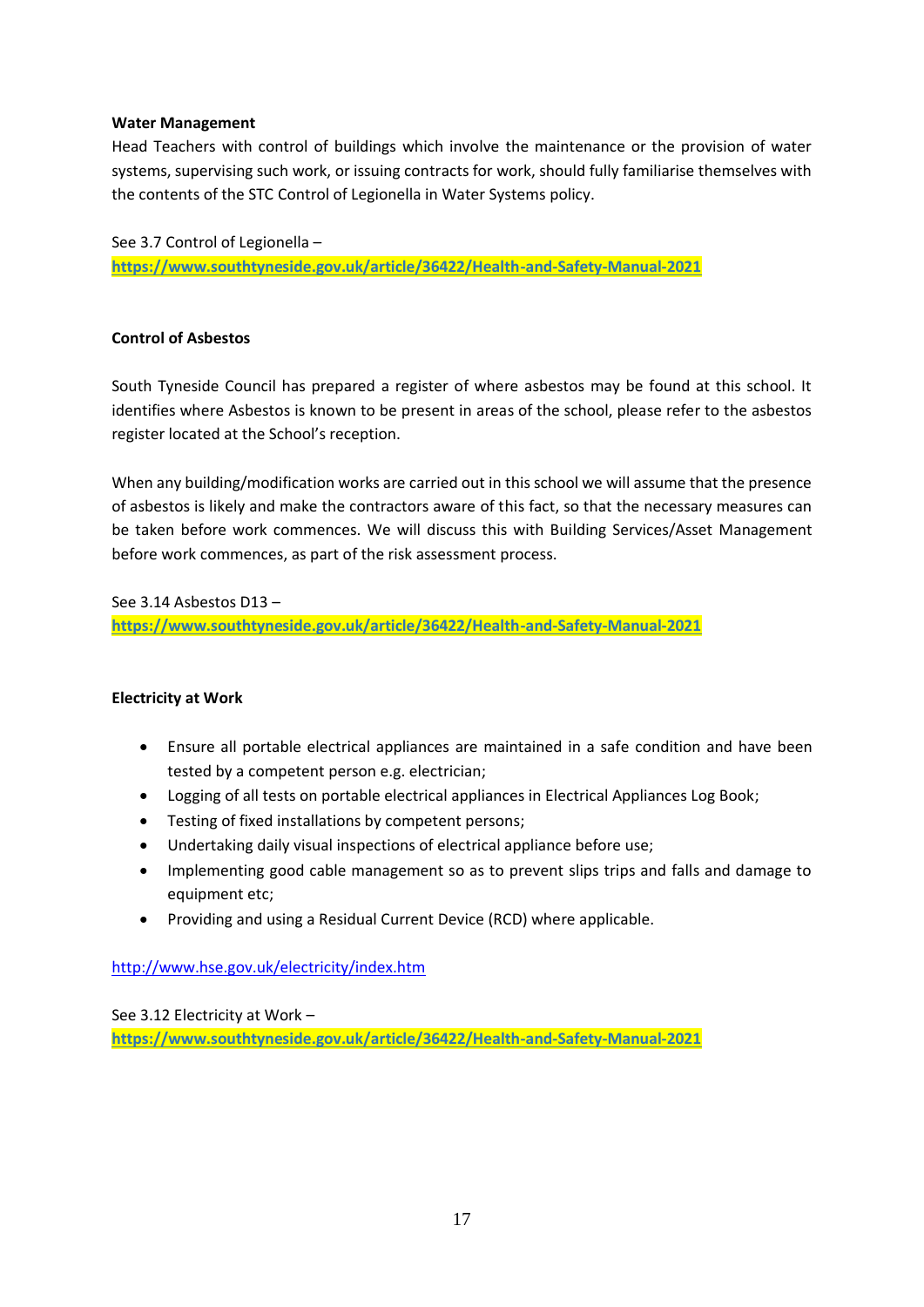## **Work Equipment**

The primary objective of the Provision and Use of Work Equipment Regulations 1998 (PUWER 98) is to ensure that work equipment must not result in health and safety risks, regardless of its age, condition and origin.

The Regulations apply to all work equipment including machines, apparatus, power or hand tools or installations. They apply to all employers, self-employed and any persons who use or control work equipment and cover:

- Safeguarding of machines.
- Undertaking a Machinery/equipment inventory.
- Provide work equipment that is safe and properly maintained.
- Safe use of machinery.
- Carrying out risk assessments where appropriate.
- Provide adequate information, instruction, training and where required, supervision for employees and students on work equipment, machinery etc.

See 3.25 Work Equipment 2017 –

**<https://www.southtyneside.gov.uk/article/36422/Health-and-Safety-Manual-2021>**

## **Design & Technology**

All Design & Technology activities must be risk assessed and suitable controls to reduce risk to an acceptable level implemented prior to the activity taking place. CLEAPSS have produced guidance and model risk assessments to assist in this process.

## **Food Technology**

All Food Technology activities must be risk assessed and suitable controls to reduce risk to an acceptable level implemented prior to the activity taking place.

- Appropriate food hygiene standards must be observed.
- Passageways must be kept free for safe movement.
- Coats and bags must be stored outside this area.
- The floor should be kept clean, and 'clean as you go' practices should be adopted.
- Spillages must be cleared up immediately and the area dried with paper towels.

<span id="page-17-0"></span>CLEAPPS have produced guidance and model risk assessments to assist in this process. <http://www.cleapss.org.uk/>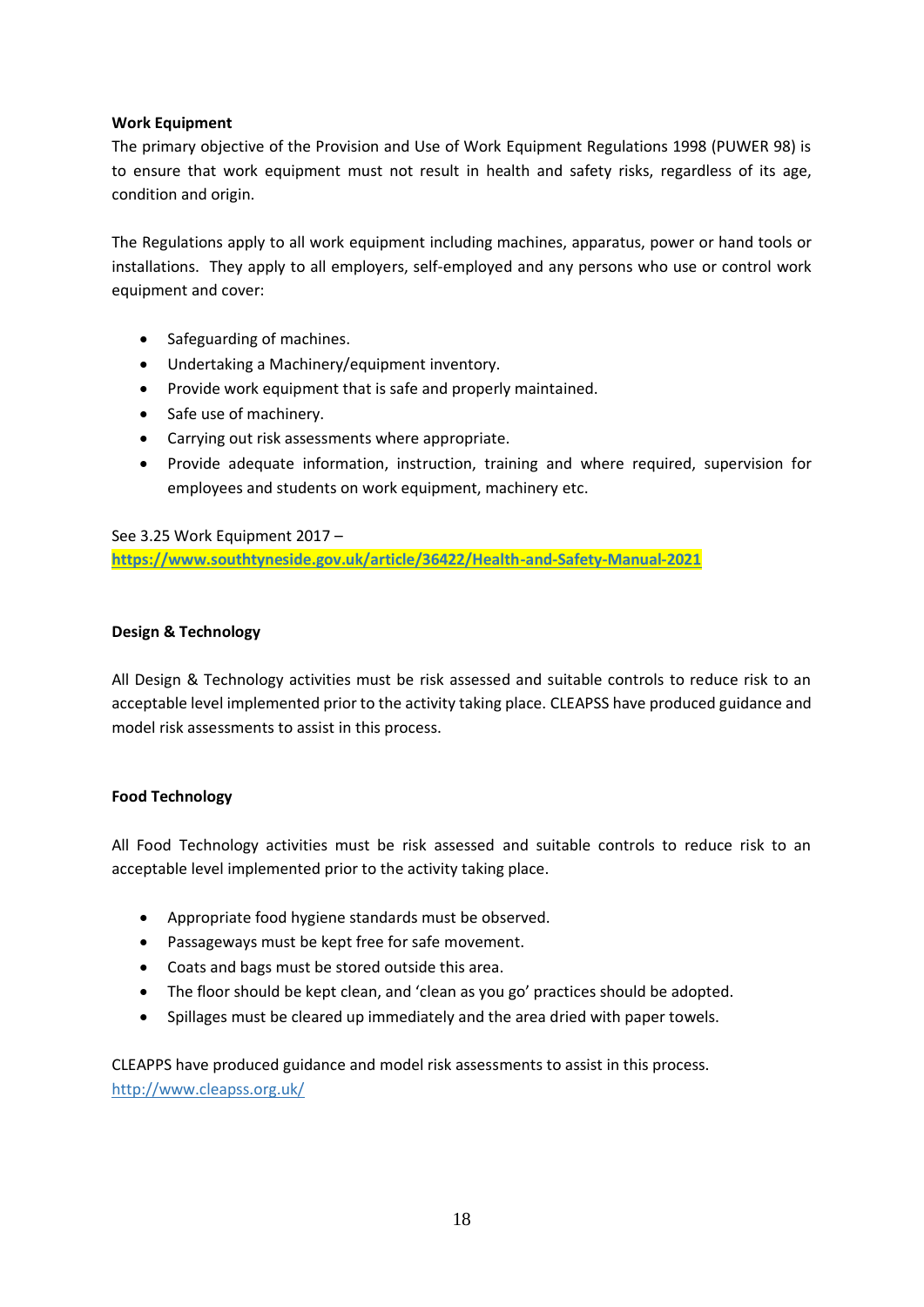# **Security of persons and premises**

Ensure you have procedures in place for the following:

- Perimeter Fencing/Exterior lighting
- Burglar Alarm (externally monitored).
- Use of toughened glass and safety glazing.
- Identification of visitors.
- Signing In/Out procedures.
- Control of Access.
- Security Personnel on duty.
- Reception/waiting areas.
- Security Assessments of premises
- Installation and use of CCTV, neighbourhood watch schemes, etc.

# <span id="page-18-0"></span>**Working at Height**

The Working at Height Regulations 2005 place a responsibility on employers and all persons, in their employ or under their control, engaged with the planning, supervision and carrying out of work at height, to manage the risks involved.

South Tyneside Council accepts its duty under these regulations and has produced guidance for managers and employees.

See 3.23 Working at Height **<https://www.southtyneside.gov.uk/article/36422/Health-and-Safety-Manual-2021>**

## **Manual Handling and Lifting**

- Recognising what needs to be lifted, handled, carried etc. i.e. persons, static loads such as furniture etc.
- Who will carry this out?
- Undertaking Manual Handling Assessments.
- Training in correct lifting techniques.
- Safe systems of work

See 3.3 Manual Handling –

<span id="page-18-1"></span>**<https://www.southtyneside.gov.uk/article/36422/Health-and-Safety-Manual-2021>**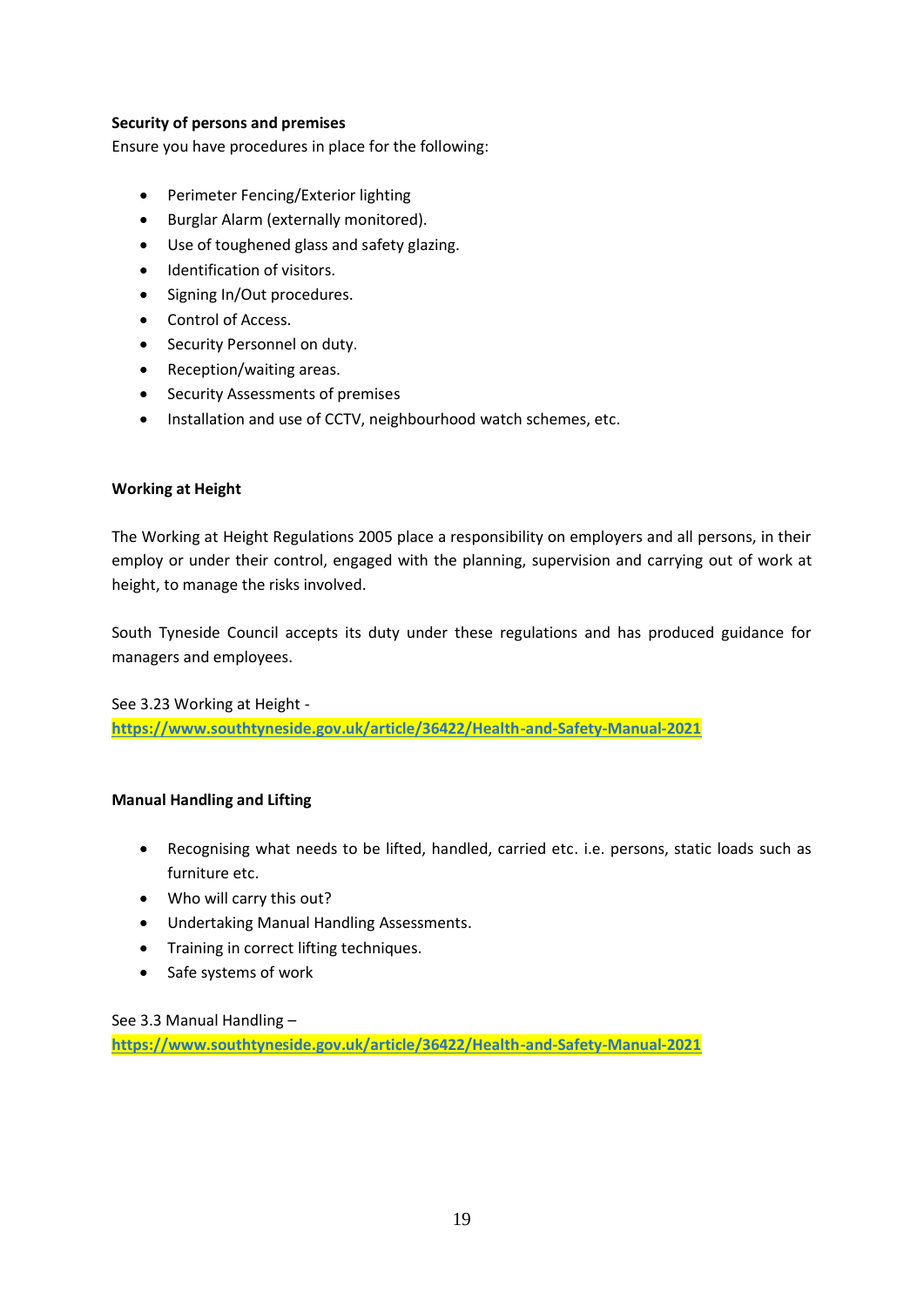## **Slips, trips and falls**

- The appropriate Near Miss Report or AR2/AR3 is completed and is reported to Corporate **Health & Safety.**
- An appropriate risk assessment is carried out for the risks of slips, trips and resulting falls in their departments the assessment is recorded.
- The risk assessment includes all necessary control measures to eliminate or minimise the risks of slips, trips and resulting falls in their departments.
- Ensure that where risk assessment dictates, personal protective equipment is supplied and worn.
- All relevant staff are made aware of the risk assessment.
- All workplace health and safety inspection checklist includes a section on slips, trips and falls hazards.

See 3.22 Slips, trips and falls –

**<https://www.southtyneside.gov.uk/article/36422/Health-and-Safety-Manual-2021>**

## **Sports Facilities and Activities**

- Equipment and premises (safety of use, clear written guidance and procedures).
- Supervision of activities.
- Rules for staff and other users of sports equipment and facilities.
- Training of employees.

<http://www.afpe.org.uk/>

# **Educational Visits**

All schools have been granted access to the EVOLVE on-line system as a tool to plan and monitor both non-routine and higher-risk educational visits. The on-line system provides a clearer audit trail of the planning, risk-assessment and authorisation of visits.

<https://evolve.edufocus.co.uk/evco10/unknown.asp>

## <span id="page-19-0"></span>**Use of Minibuses**

Staff driving the minibus will have completed a Driver Competency Test with NTC and complete a minibus checklist each time they drive the minibus.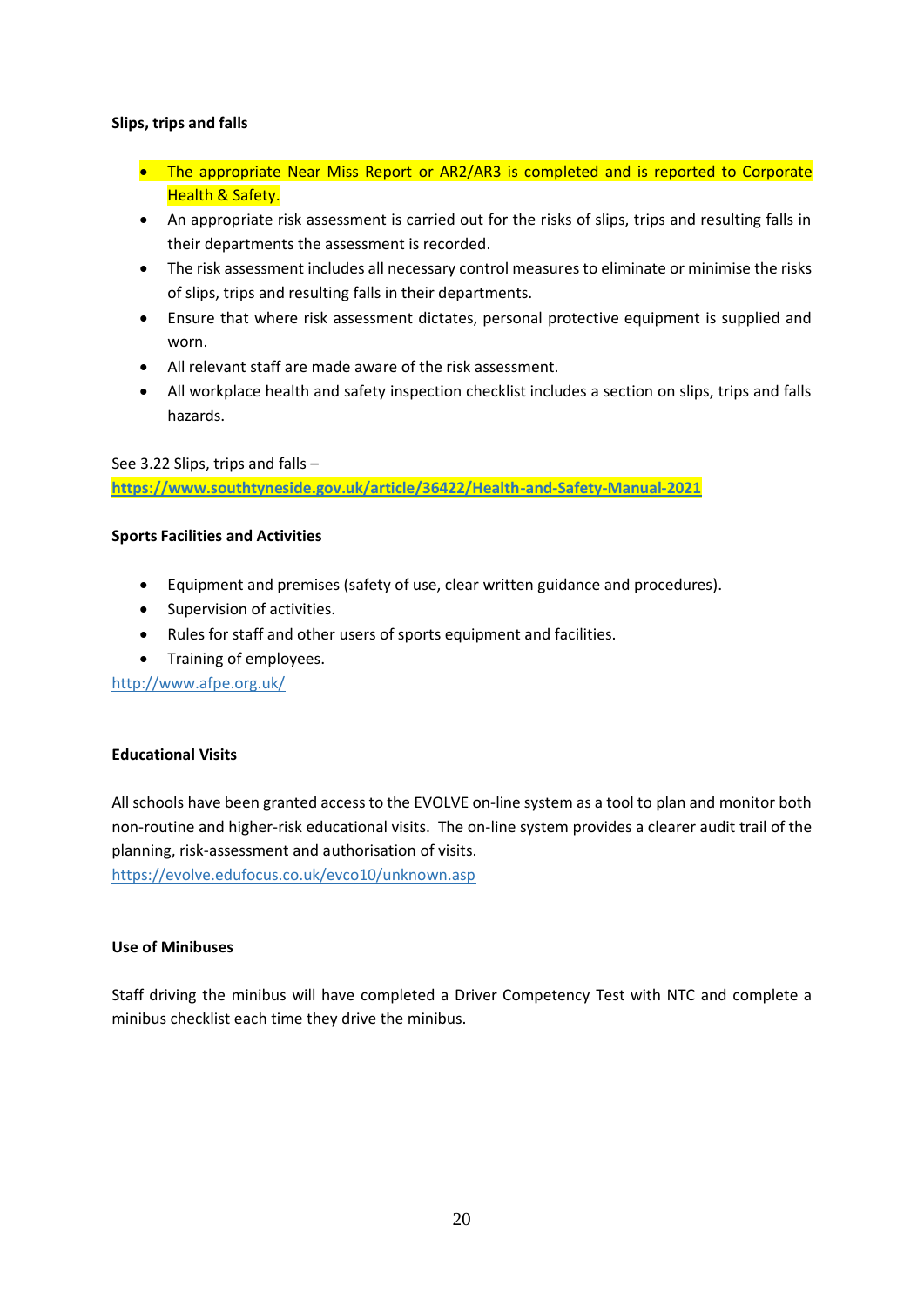## **Infection Control in schools and other childcare settings**

There are publications available regarding the care of children and adults dealing with 'infection control' and how to contact your Health Protection Unit.

**[https://www.gov.uk/government/publications/health-protection-in-schools-and-other-childcare](https://www.gov.uk/government/publications/health-protection-in-schools-and-other-childcare-facilities)[facilities](https://www.gov.uk/government/publications/health-protection-in-schools-and-other-childcare-facilities)**

## <span id="page-20-0"></span>**Animals in School**

Animals can play an important role in the education of children. Children can learn about their needs and characteristics. Only suitable animals should be used in the school and proper planning considered for their welfare, particularly during holiday times. Recognised publications (e.g. CLEAPSS guides) should be used to determine suitable animals and should be available when keeping animals in school.

<http://www.cleapss.org.uk/>

#### <span id="page-20-1"></span>**Ionising Radiation**

Where applicable a Radiation Protection Supervisor should be appointed and the safe storage, handling, use and removal of radioactive waste should be controlled. <http://www.cleapss.org.uk/>

#### <span id="page-20-2"></span>**Lone Working**

- Lone Working is not against the law, and it will often be safe to do so.
- Where a person has to work alone a Risk Assessment should be completed.
- Where the Risk Assessment requires a Safe Working Procedure should be established.
- It is important that Lone Workers have suitable and sufficient training, monitoring and where required supervision.
- Lone Workers should be capable of responding correctly in emergency situations.
- Employers need to check that lone workers have no medical conditions that may make them unsuitable for working alone.

See 3.5 Lone Working –

**<https://www.southtyneside.gov.uk/article/36422/Health-and-Safety-Manual-2021>**

#### <span id="page-20-3"></span>**New and Expectant Mothers**

When a member of staff has become pregnant the Head teacher should be notified and an appropriate assessment carried out to ensure that while at work and on return to work while breastfeeding, conditions are suitable.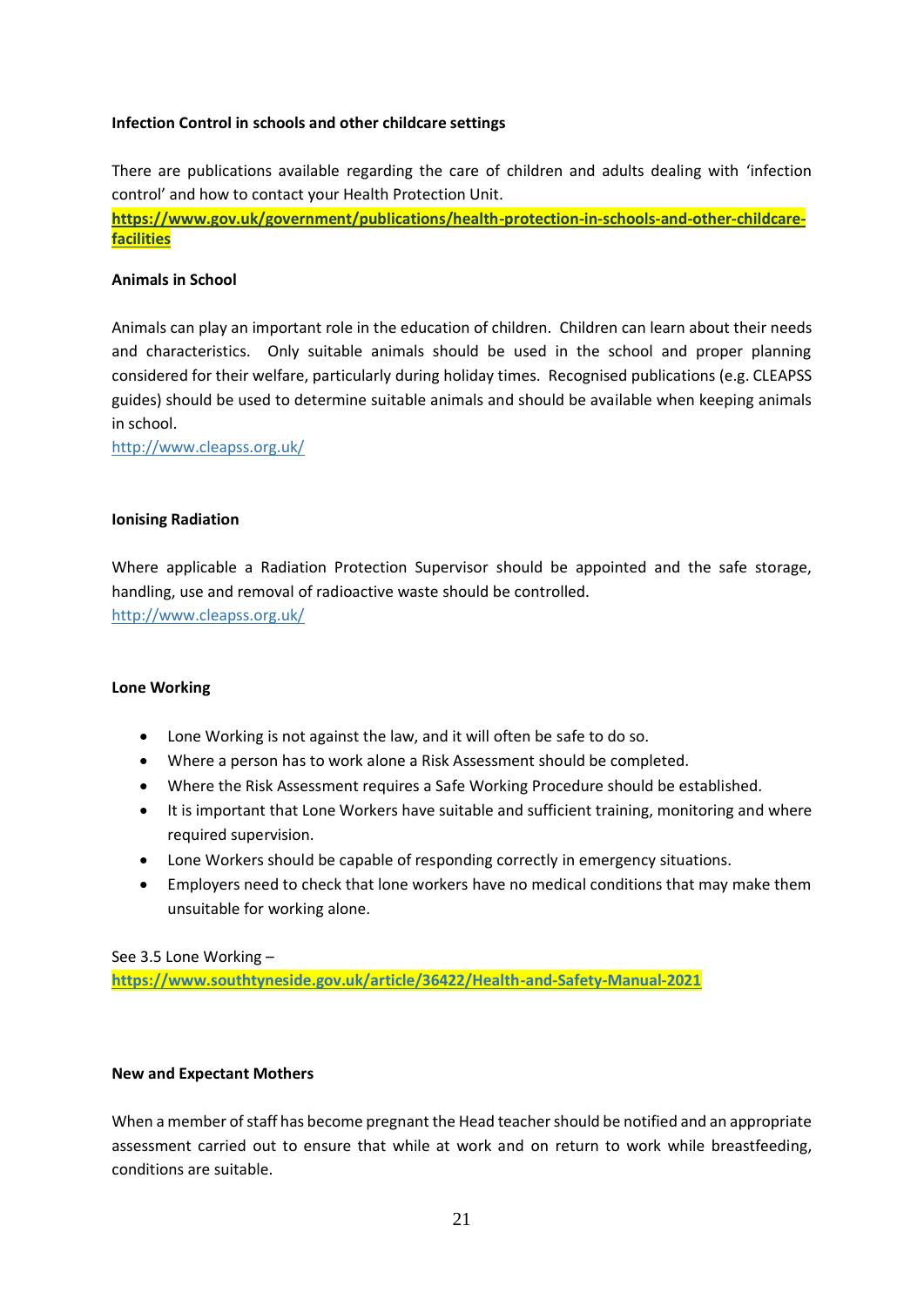See 3.10 New and Expectant Mothers –

**<https://www.southtyneside.gov.uk/article/36422/Health-and-Safety-Manual-2021>** <http://www.hse.gov.uk/mothers/index.htm?eban=rss-mothers>

## <span id="page-21-0"></span>**Health and Safety inspections and audits**

The Head Teacher, Health and Safety staff and the Site Manager will undertake health and safety inspections once per term. Inspections of machinery, appliances and Local Exhaust Ventilation equipment, etc should be completed at the statutory frequencies. The results will be recorded and an action plan produced to address identified deficiencies. The Health and Safety Representative for the school is invited to accompany these inspections.

Health and Safety Advisers will carry out sample audits of health and safety management systems.

## <span id="page-21-1"></span>**Safety Training**

The safety training needs of the school will be considered by the Senior Management Team and appropriate training arranged.

Appropriate safety training will be given to new or temporary staff at induction. As an absolute minimum, this basic training should include the procedures for fire and first aid. They should also be made aware of this safety policy and the procedures for implementing it.

The Head Teacher will arrange refresher training as necessary.

## <span id="page-21-2"></span>**Consultation**

There will be effective arrangements for joint consultation between Senior Management and representatives of staff within the School.

All staff are required to report potential hazards and if they are not satisfied with the actions taken to address their concerns they may raise the issue through their line manager. If the problem remains unresolved, then the issue may be referred to the Head teacher.

Health and Safety will be a Standing Item on the agenda for staff meetings.

## <span id="page-21-3"></span>**Play Equipment**

It is essential that schools have effective monitoring and maintenance programmes for all play areas. If equipment is found to be in need of repair, it must be removed, replaced or repaired immediately. If this is impractical, steps must be taken to ensure that it presents no danger to children by immobilisation, or erecting protective fencing. The repair should then be completed as soon as possible.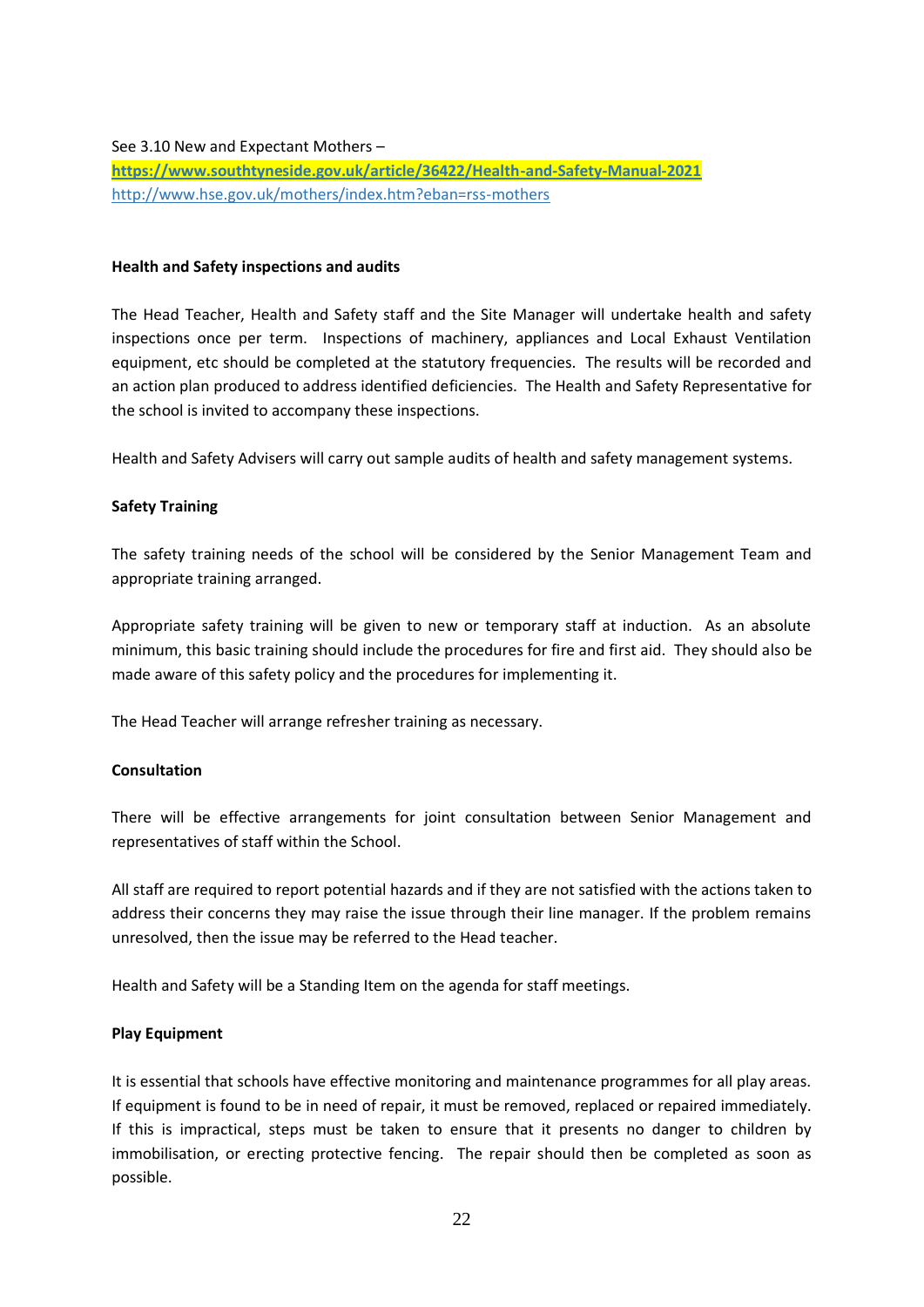All inspections and maintenance programmes should cover the whole play area and not just the play equipment or the impact absorbing surface. Fences, gates, seating and open areas of play should also be assessed.

Equipment and its components should be inspected as follows:

## **Routine visual inspection**

The routine visual inspection enables the identification of obvious hazards that can result from vandalism, use or weather conditions, for example the hazards can take the form of broken parts, broken bottles or exposed foundations. This type of inspection can be undertaken by staff in the establishment.

## **Operational inspection**

The operational inspection is a more detailed inspection to check the operation and stability of the equipment, and also look for evidence of wear. This should be carried out every one to three months, or as indicated by the manufacturer's instructions. This can be undertaken by staff in the establishment and a record should be kept.

## **Annual inspection**

The 'annual inspection' is undertaken to establish, at intervals not exceeding 12 months, the overall condition of the equipment, foundations and surfaces. It should be completed by a competent person in accordance with the manufacturer's instructions. The level of competence of the person carrying out the inspection will vary with level of risk associated with the complexity of the equipment.

BS EN 1176:2008 1-7 - Playground Equipment

BS EN 1177:2008 - Impact Absorbing Playground Surfacing Safety Requirements and Test Methods

## <span id="page-22-0"></span>**Use of Display Screen Equipment (DSE)**

- 1. Undertaking DSE Assessments (information available from Corporate Health & Safety Team).
- 2. Eye tests provision including the cost of basic corrective appliances i.e. spectacles
- 3. Safe place of work, ergonomics including posture considerations etc.

## See 3.4 Safe working with DSE –

<span id="page-22-1"></span>**<https://www.southtyneside.gov.uk/article/36422/Health-and-Safety-Manual-2021>**